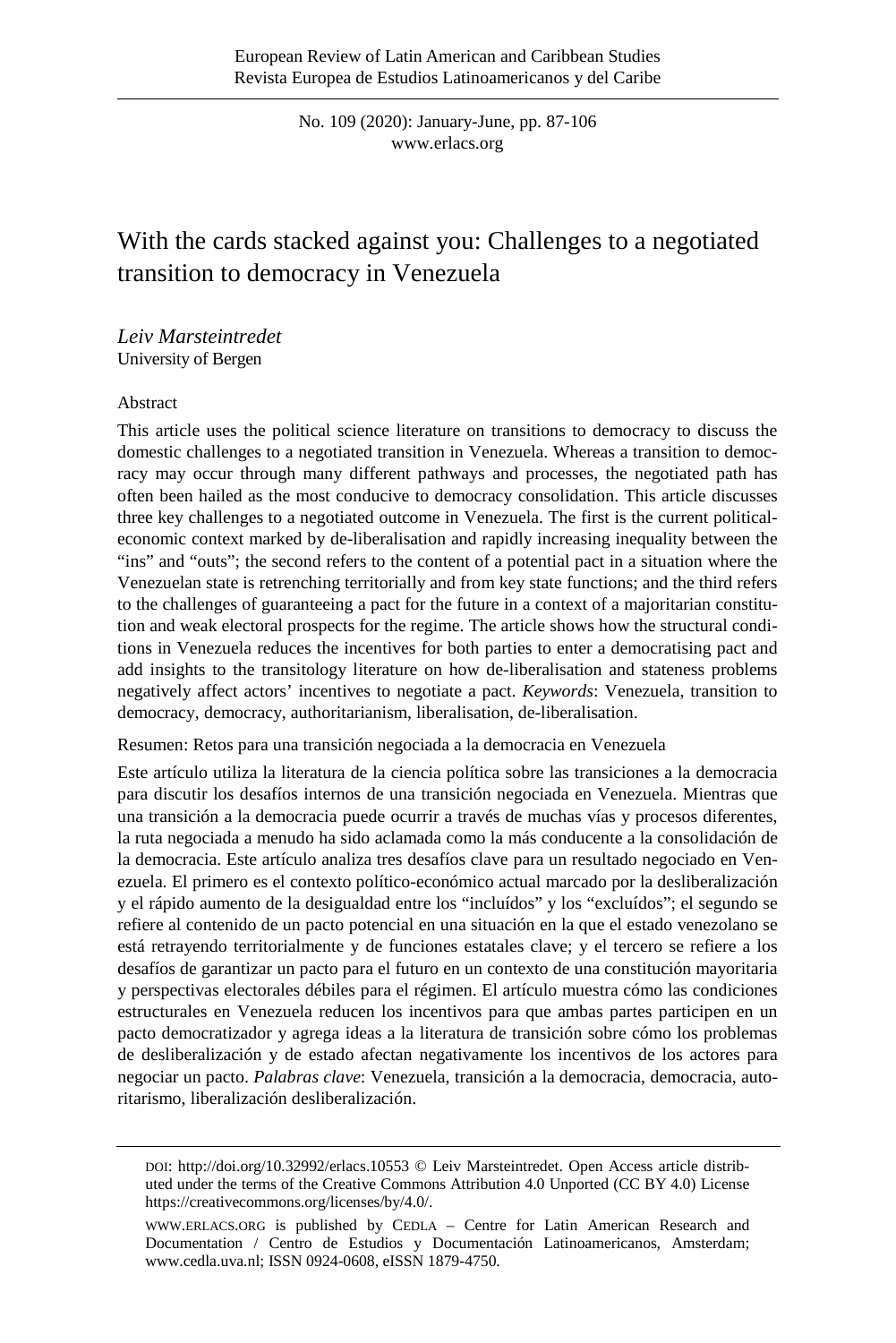## **Introduction**

Venezuela is going through an unprecedented political, social and humanitarian disaster, which due to the mass exodus of Venezuelans also have large negative regional consequences. The question of how to get out of the quagmire is on top of the agenda for most countries in the Americas, and certainly most Venezuelans as well. Many moderate politicians and observers both within and outside Venezuela argue that a negotiated transition is the best possible, and most realistic, way to ensure that a new democratic, government may take charge, and democratic and economic reforms may be implemented.<sup>[1](#page-18-0)</sup> This resonates well with the lessons from the classical and recent literature on democratic transitions, which stress that transitory pacts and power sharing agreements are the best path for a transition to and stabilisation of democracy (Alberts, Warshaw, & Weingast 2012; O'Donnell & Schmitter 1986). Despite tremendous internal and external pressure for a transition to democracy in Venezuela, however, the attempts for a negotiated solution have so far come to naught. This article uses insights from the political science literature on transitions to democracy to discuss the challenges to a negotiated – or pacted – transition to democracy in Venezuela.

Even though negotiations between the opposition and the regime is nothing new in Venezuela under *chavismo* (see Alfaro Pareja 2020), the calls for a negotiated solution have strengthened since 2018 due to mainly three causes. First of all, the deepening socioeconomic crisis, aggravated by the Coronapandemic, increase daily the human costs of not finding a solution involving a transition to democracy. Second, the vague threats by president Trump, encouraged by parts of the opposition, that an invasion (coined as "all cards are on the table") of Venezuela is considered as a way to end the Maduro-regime. Third, the opposition' strategy of "pressure and collapse" involving the declaration of the National Assembly's president Juan Guaidó as interim president, and a coup-attempt on April 30, 2019, has (so-far) failed. All these factors indicate that since no party is strong enough to win over the other, a situation akin to Gandhi's (2008: 90-92) *turmoil equilibrium,* maximalist strategies only contribute to a prolonged stalemate between the regime and the opposition and further human suffering. Negotiations involving give-and-take thus become in the opinion of many, the most reasonable, rational, and humanitarian solution to the Venezuelan situation.

The debates on a negotiated pact have also been relevant given a series of on and off attempts at negotiations between the government and (various groups of) the opposition, often with international support, such as the latest in [2](#page-18-1)019 supported by Norway.<sup>2</sup> Although a negotiated transition is normatively attractive, all observers admit that the current political, social, and economic conditions of Venezuela present many challenges for a negotiated outcome. Guided by the transitology literature within political science, this article at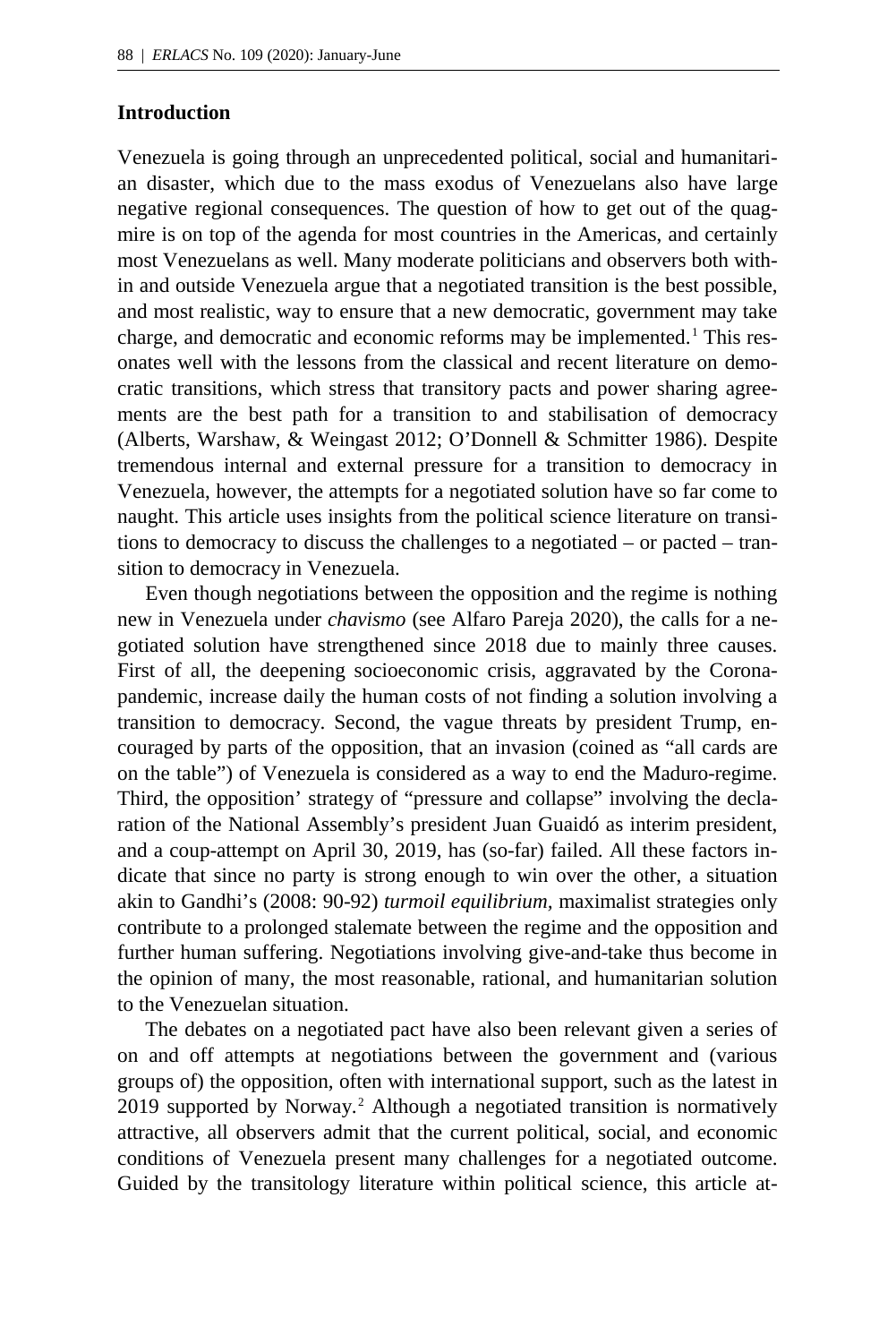tempts to systematically analyse three of the main domestic challenges to a negotiated solution in Venezuela.

The first challenge is the political-economic context and the obstacles it presents for giving the Maduro regimes incentives to leave power under any agreement. While liberalisation has generally been considered a necessary precondition for a negotiated transition to democracy (e.g. Huntington 1991: 124- 127; Linz & Stepan 1996: 3; O'Donnell & Schmitter 1986), Venezuela has been going through a process of de-liberalisation of political and civil liberties at least since the opposition's victory in the December 2015 parliamentary election. The rapid deepening of the socioeconomic crisis and increasing inequality clearly increase the pressure against the Maduro-regime, but more importantly here they also increase the difficulties of incentivising the Maduro regime to exit power. The second challenge is the increasing stateness problems in Venezuela. The current Maduro regime is controlling less and less of its territory and also increasingly using private actors to maintain political order (see Gan 2020), which reduce the scope of what a pact can include. The third challenge relates to the difficulties of guaranteeing a negotiated outcome – or pact – under a new democratic regime. A pact assures mutual guarantees for the "vital interests" of each party by avoiding that the winner takes all in a new democratic context (O'Donnell & Schmitter 1986: 37), and may include elements such as power sharing, reserved domains of power for the military, amnesties, transitional justice schemes for human rights abuses, or agreements on socioeconomic issues. Here, two issues are of particular importance. One is how to guarantee power sharing – or counter-majoritarian institutions – under the current Bolivarian Constitution and electoral system that are among the region's most majoritarian? And secondly, how to secure a veto position over changes to a pact when the regime is electorally weak? Although any pacted transition is challenging and fraught with problems, the sum of these challenges, in addition to negative international conditions resembling Cold War scenarios with great powers supporting each side of the conflict, Venezuela is in an almost uniquely difficult situation with respect to negotiation a transition to democracy. This article continues with a short summary of Venezuela's descent into autocracy and some of the lessons from the transitology literature before it proceeds to discuss the abovementioned three challenges to a negotiated transition in Venezuela.

### **Venezuela's descent into autocracy**

The literature on transitions to democracy focus on how non-democratic regimes transition into democracy and therefore I first establish that the Venezuelan regime under Maduro today is a non-democracy, or autocracy. This section briefly describes Venezuela's descent into autocracy by narrowing in on how the Maduro regime would not accept the consequences of an electoral  $\log s$ <sup>[3](#page-18-2)</sup>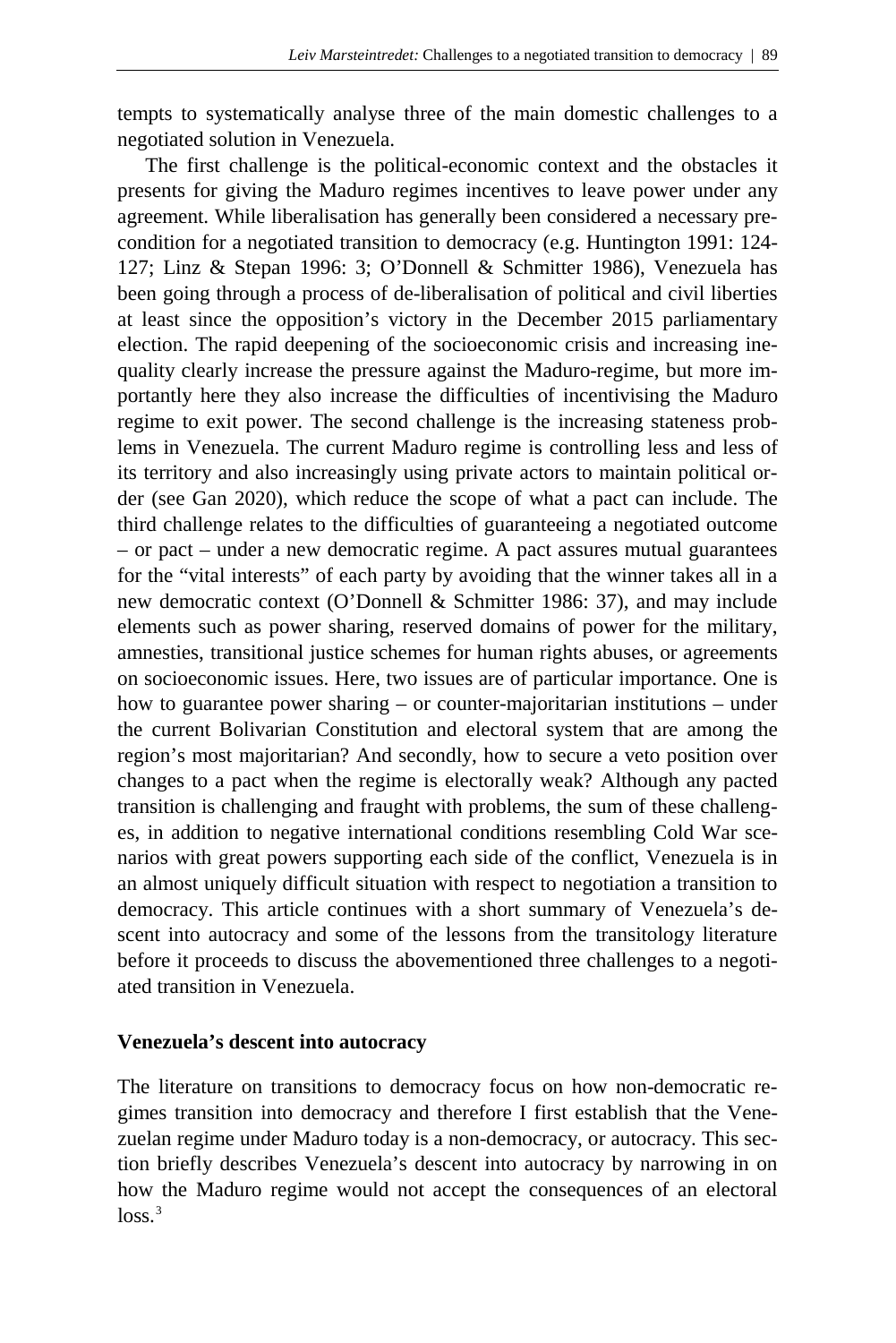Venezuela's regime under president Hugo Chávez (1999-2013) and later under president Maduro (2013-) has been widely debated, but for many years the regime was mostly considered a type of democracy due to the numerous and relatively free elections under Chávez. However, most observers and Hugo Chávez himself, argued that the regime was not modelled on a liberal or repre-sentative democracy.<sup>[4](#page-18-3)</sup> The 1999 Constitution rather called for a participatory and protagonistic democracy, created in reaction to what was perceived as the failed liberal, Punto Fijo democracy of 1958-1998. Debates were frequent on whether to define the regime as a subtype of a democratic or non-democratic regime (Mainwaring 2012; Weyland 2013), but as long as elections were held and Chávez and PSUV (Partido Socialista Unido de Venezuela) kept winning them there was no way of knowing if the regime would accept alternation in power. Whether bolivarian (Smilde 2011), popular (Motta 2010), radical and civil-military (Corrales 2014), plebiscitary (Levitsky & Roberts 2011), participatory (McCoy 2004), or populist (Ellner 2003; Roberts 2012), I consider the regime a subtype of democracy until the opposition won a two-thirds majority in parliament in the December 2015 elections.

With a minimal definition Przeworski (1991: 10) argued that "democracy is a system in which parties lose elections", writing with colleagues some years later he added that "the outcomes of elections must be irreversible under democracy even if the opposition wins" (Przeworski, Alvarez, Cheibub, & Limongi 2000: 17). PSUV's loss to the opposition's coalition, MUD (Mesa de la Unidad Democrática), in the December 2015 parliamentary elections gave the Chávez-Maduro regime its first real test on whether it would accept an electoral loss, which also meant losing power.<sup>[5](#page-18-4)</sup> In all other elections since 1998, Chávez and his party had won with clear electoral majorities, thus doubts as to the true nature of the regime prevailed. The electoral loss of 2015, however, quickly turned Venezuela into a non-democratic regime. Gaining two thirds of the parliamentary seats was key since it gave the opposition coalition the power to change the constitution and, in theory, power to unseat president Maduro. Therefore, the parliamentary election became a test of whether or not the regime accepted losing elections and losing power. As events turned out, it became clear that the electoral result of the parliamentary election was not irreversible, and Venezuela was no longer a democracy.

While there is no space to go into details about all the events since December 2015, a few moments are worth highlighting. Even before the newly elected parliament could be sworn in, the Maduro regime was safe-proofing its hold on power by having the outgoing parliament select 13 new politically pliant Supreme Court Justices even though the Supreme Court was not scheduled to be reshuffled until late 201[6](#page-18-5).<sup>6</sup> Further, in January 2016, the Supreme Court decided to suspend three opposition legislators from the state of Amazonas on account of electoral irregularities, effectively cancelling the opposition's twothirds majority in the National Parliament. In a series of later decisions the Supreme Court and the Maduro government basically stripped all power from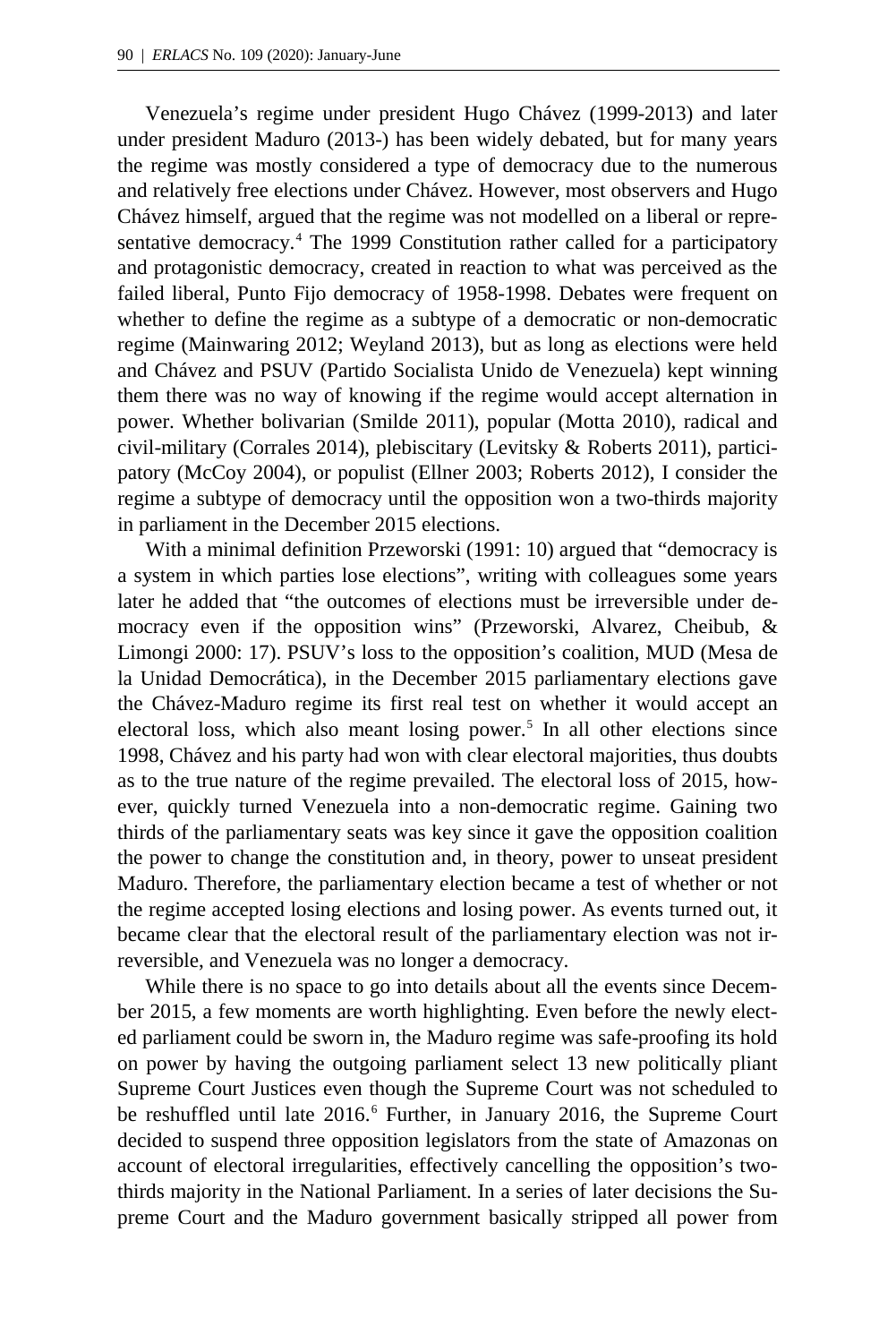parliament by systematically annulling its decisions, giving parliamentary faculties to the Supreme Court, briefly suspending parliament, and finally by creating and electing a government-controlled Constituent National Assembly in July 2017 that took over parliamentary functions. In sum, the Maduro government reversed the opposition's parliamentary victory by removing all powers from parliament.

In Chávez's participatory model of democracy direct participation and the institution of the referendum won an important role in the political culture of the country with the recall referendum enshrined in the 1999 Constitution (Chapter 4, Section II, arts. 70-73) as its utmost expression. The opposition under the MUD umbrella early had as strategy to organise a recall referendum against president Maduro. In 2004 the opposition was finally allowed to hold a recall referendum against Chávez but lost. In 2016, the unpopular Maduro who lingered around 20 percent support in surveys, stood small chances of surviving a free and fair recall referendum. Even though the opposition often could barely hold together, it was united in its resistance to the Maduro regime and demonstrated a strong ability to mobilise voters against Maduro. Using the Constitution against Maduro and aiming to secure popular legitimacy for removing Maduro, the opposition used the better part of 2016 to assemble signatures to secure a recall referendum against president Maduro. Complying with decisions in subordinate state tribunals, the National Electoral Council (Consejo Nacional Electoral, CNE) stopped the attempt in October 2016 alleging fraud in the collection of signatures to call for the referendum.<sup>[7](#page-18-6)</sup> The decision was just another confirmation that the Maduro-regime had turned autocratic by not accepting elections that the regime would lose. Organising in 2017 an elec-tion for a Constituent Assembly,<sup>[8](#page-18-7)</sup> local and regional elections later the same year and presidential elections in 2018 were classic autocratic attempts of coopting the opposition (see e.g. Gandhi 2008), and did not change the fact that Venezuela now was run by a regime where the ruling party could not lose elections. In other words, the regime did not satisfy the most minimal definition of democracy political science can provide, and much less any other more comprehensive definition of democracy.

## **Transitions to democracy**

Having established that Venezuela is autocratic, I now discuss the transition literature that focuses on transitions to democracy from non-democracies. There are many ways to distinguish between different types of transitions,<sup>[9](#page-18-8)</sup> here I deal mainly with the distinction between a negotiated and other types of transitions because it is the most relevant distinction for the current debates about Venezuela. Transitions to democracy can and do occur in many ways, only one of which is the negotiated path.

One of the reasons why a pacted or negotiated transition to democracy is normatively appealing is because the alternatives often are worse. Yet, a pacted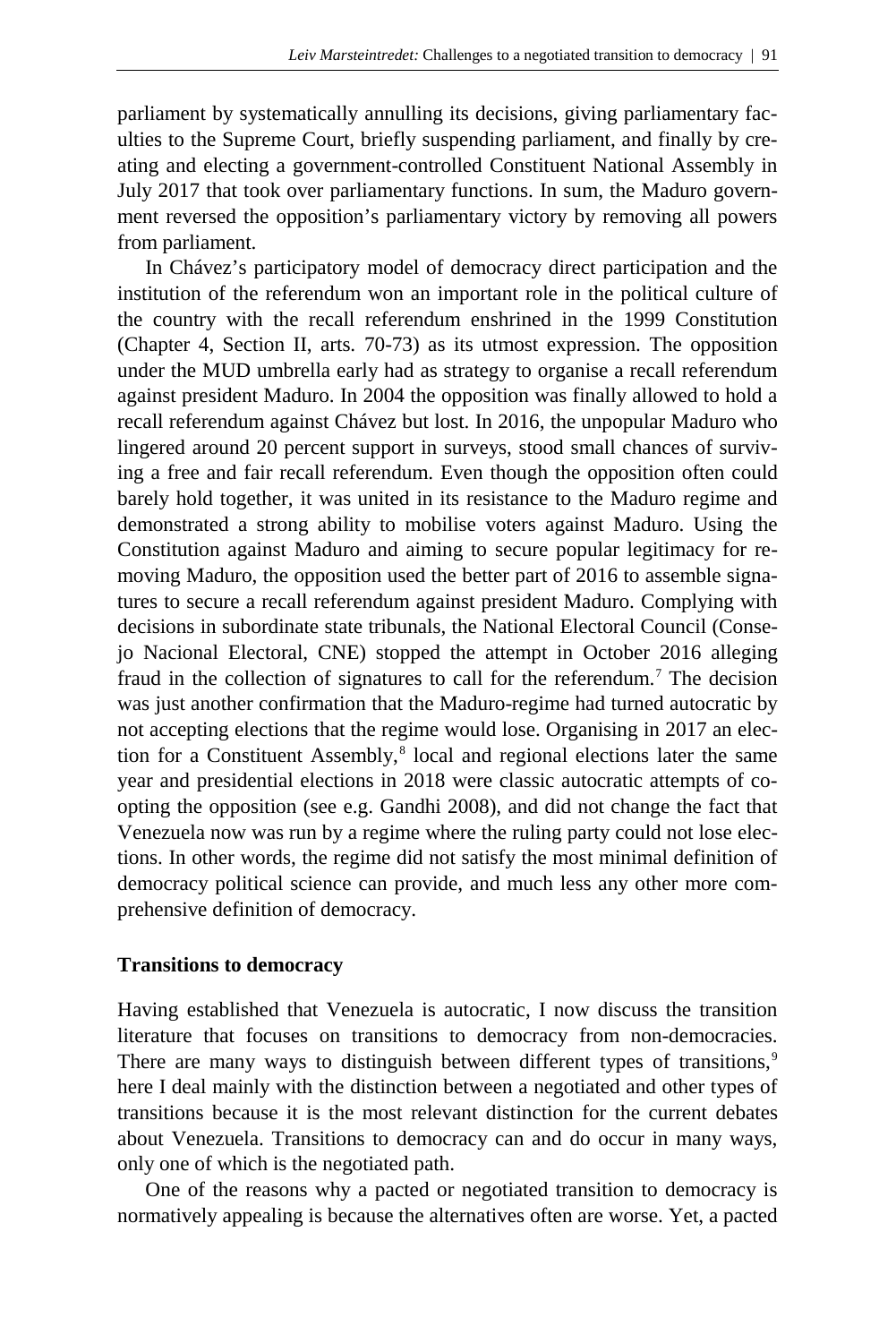transition in and of itself is relatively non-democratic both because it is negotiated by (non-elected) elites and because pacts limit the new democracy – or popular will – in exchange for stability. A pact then is not without its proper risks as it will often secure continuity, and elite interests, instead of a clear break with the authoritarian past, thus creating authoritarian enclaves or a type of protected democracy. Transitions, however, come in many forms, for instance as the result of an invasion where the external force imposes (electoral) democracy (such as in Panamá in 1989), through democratising coups (such as in Paraguay in 1989, and Bolivia between 1978 and 1982), a revolution (such as in Costa Rica in 1948), or through regime collapse (such as in Argentina 1983). A transition can therefore come as the result of popular pressure from below, pressure from elites that previously supported the authoritarian regime, external pressure or any combination of these three forces. For instance, in Peru, popular and international pressure combined with elite defections contributed to the collapse of the Fujimori regime in 2000 (see Carrión 2006). As a contrast, negotiated transitions such as in Chile, Brazil, and Uruguay, are considered to be a more peaceful, orderly, and less violence-prone mode of transition.

Pacted transitions are considered superior to other types of transitions because they tend to lead to a more stable democracy. Inspired initially by the Spanish transition of a *reforma pactada–ruptura pactada,* O'Donnell and Schmitter (1986) saw pacts as a way to gradually install democracy in a manner that safeguarded the regime against defections from the outgoing authoritarians and impatient democratisers. Later research supports the early findings of O'Donnell and Schmitter that pacted transitions that do not provide a clear break with the past, but rather manage to protect the interests of the old, outgoing elites (Albertus & Menaldo 2018), through counter-majoritarian institutions that give the same elites an institutional position to secure their interests despite being a minority (Alberts et al. 2012), offer the most stable compromise for democratic consolidation. A pacted transition then, limits the incoming democracy by protecting the interests of the outgoing elites that would otherwise not have been protected had the majority had its will under democratic rule.[10](#page-18-9) A transition through a coup from above may protect these same interests in a new democratic situation, but without the consent of the democratising opposition (and therefore also prove less stable).

A final distinction between a pacted transition and other forms is that the outgoing regime makes a conscious decision to liberalise and enter into negotiations, while in other modes of transition the regime is overthrown by force. An important question is how can one convince the ruling elites to enter a pact that makes them leave power? Since few transitions to democracy in Latin America under the Third Wave were negotiated, we can assume this is difficult. In fact, Przeworski (1991: 54-66) argued that such agreements were impossible or based on miscalculations on the part of autocratic rulers or the democratic opposition. Both the classic and more recent literature argue that one must reduce sufficiently the costs of concession for the ruling autocratic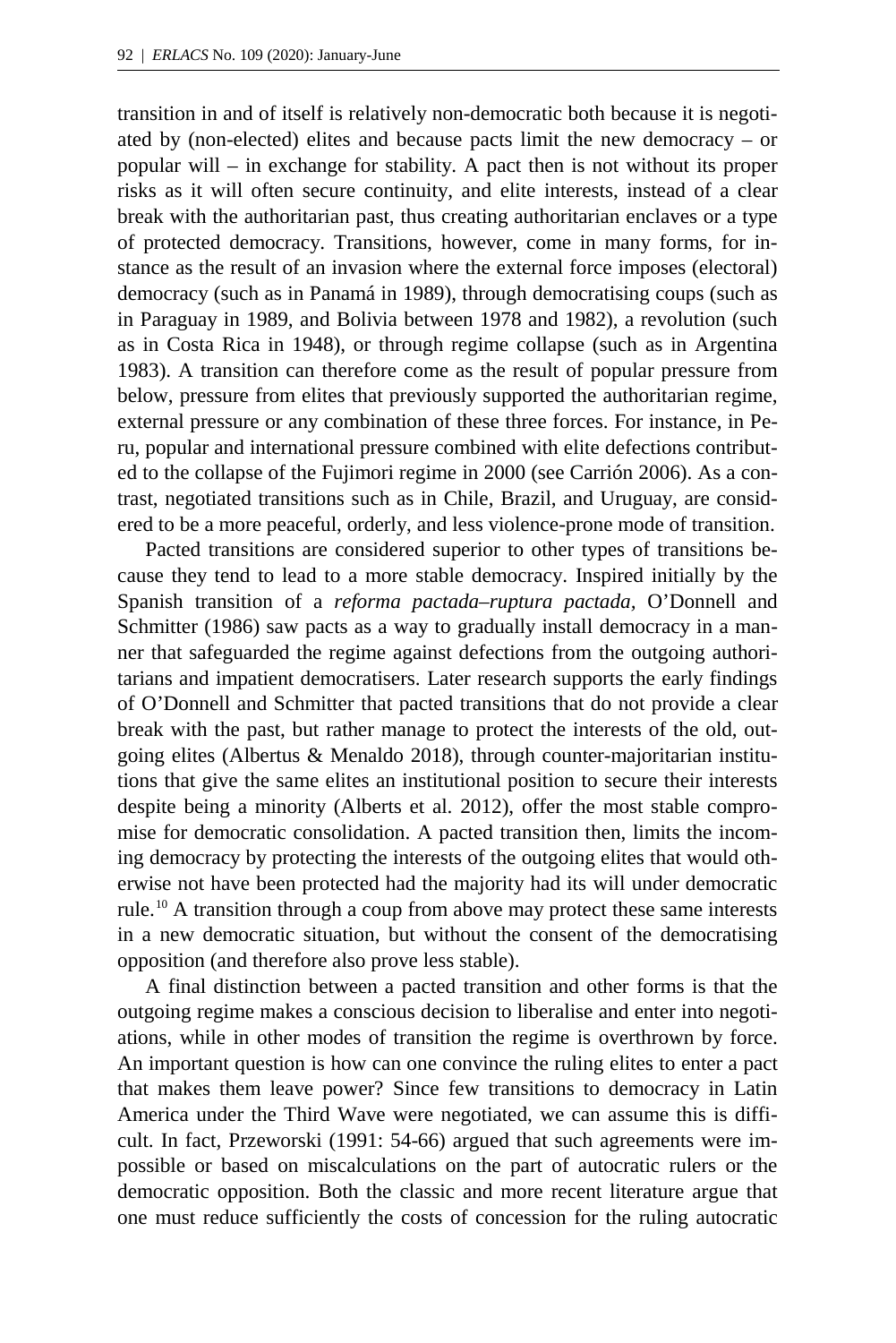elites (Klein & Regan 2018; O'Donnell & Schmitter 1986). Costs of concession can be reduced through guarantees for outgoing elites, as mentioned above, but also through the demands the opposition makes and its strategies to confront the authoritarian regime (e.g. non-violent vs. violent). Some concession costs, however, cannot easily be reduced by the opposition through negotiations. Baturo (2010: 642), discussing the probability of presidents respecting term limits, addresses an important concession cost when focussing on the stakes of power. The higher the stakes the lower the probability of a transition. These stakes increase with power and the perks of power (income, corruption, etc.), but also with the probability of the outgoing elites of maintaining their "high status life after leaving power", in other words the socioeconomic gap between ins and outs.

Reducing the costs for conceding to the democratising opposition's demands suggests that moderate strategies and demands from the opposition have a higher probability of ending in negotiations (and reaching an agreement) than radical strategies and demands. There is a danger, however, that if the pressure towards the authoritarian regime is too "soft", the incumbent will not be pressured to the negotiating table at all (Corrales 2018). Thus, the pressure and strategies used against the authoritarian regime must be strong and radical enough to increase the costs of repression, but not too radical so that the costs of concession become higher than those of repression (Dahl 1971: 15-16).

Finally, the literature on transitions and in particular pacted transitions argue that the are two necessary conditions that must be satisfied. First, there must be a split in the regime that weakens it sufficiently so that its continuance is questioned, but equally important, the split must produce soft-liners (or reformers) in the regime that may enter into honest negotiations with the opposition (Linz & Stepan 1996; O'Donnell & Schmitter 1986; Przeworski 1991, 1992). Absent such a regime split, incumbents will not liberalise and negotiations will not take place. The second condition is that the autocratic regime must liberalise prior to negotiations. Liberalisation comes prior to democratisation, it is initiated by the autocratic regime, and refers to processes that reduce censorship, allows for somewhat more space for autonomous organisation of civil society, and extending and providing some safeguards for civil rights. If liberalisation does not occur, the opposition will be too weak to pressure the regime into negotiations (Corrales 2018: 19-20). Further, liberalisation may signal regime moderates' true intentions to democratise, and generate some trust between the actors, which benefits negotiations. With liberalising steps, the opposition can see that the regime is able to deliver on qualitative improvements for civil liberties and rights and can regard such processes as acts of good will in the negotiations on a transition to democracy.[11](#page-18-10)

Although there are numerous challenges confronting the actors in any regime, this summary highlights two particular challenges for the Venezuelan case and a third that has rarely been discussed in the classic literature. First, in a context of de-liberalisation and increasing inequalities, how can incentives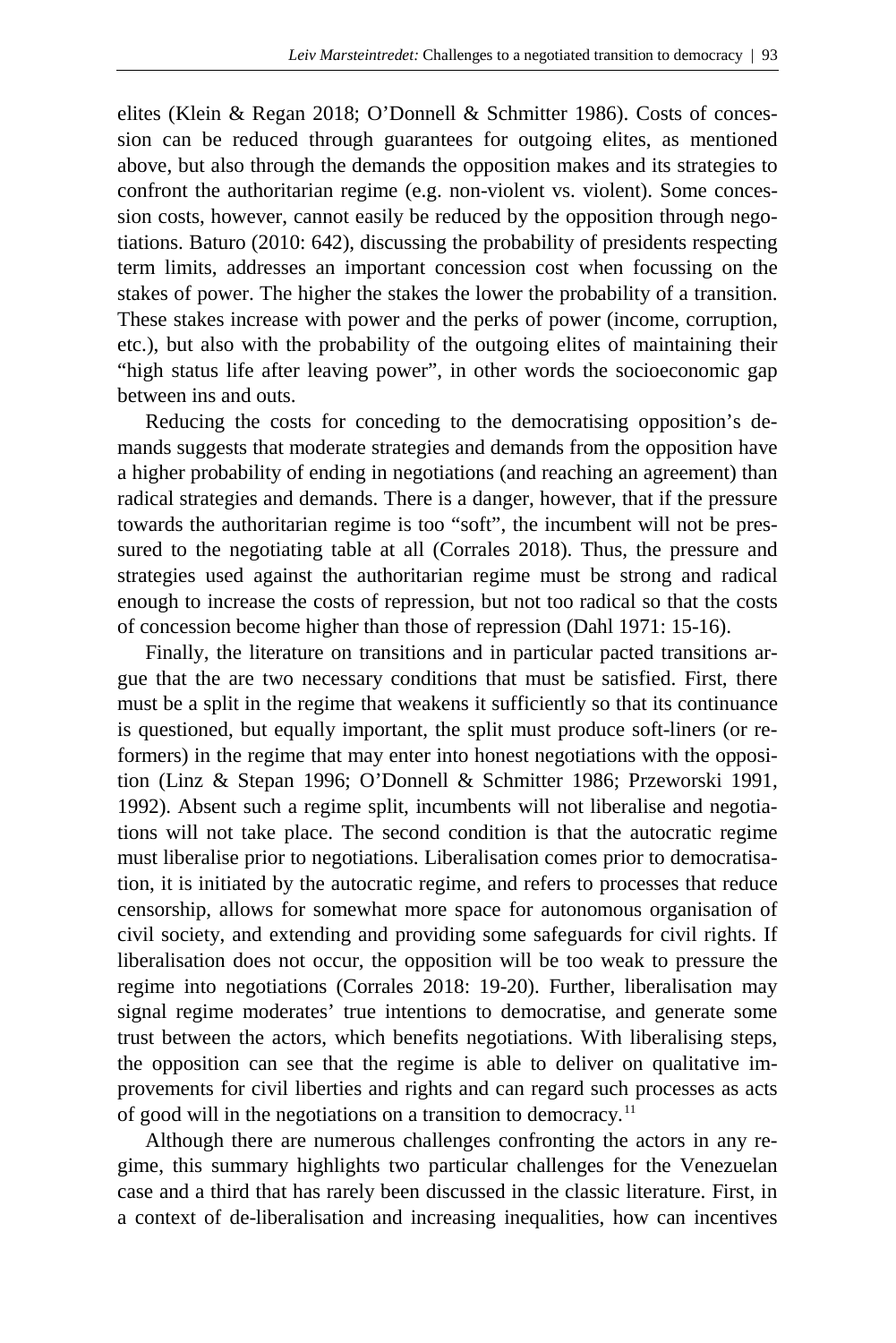for the Maduro regime to enter into a pact with the opposition be created? Although the relationship between the state and democracy is widely analysed, the transition literature discusses less how stateness problems affect transition negotiations. The second challenge is therefore: given the regime's reduced control over the state, what can be pacted between the parties? And, third, how can a pact be guaranteed into the future given the reduced state capacity, the unwillingness by the parties to reform the majoritarian political system, and the popular weakness of Maduro and the PSUV? These domestic challenges confronting a negotiated transition in Venezuela are arguably higher than in any other negotiated transition in Latin America to-date.

#### **Political-economic context and lack of incentives to pact with opposition**

Creating incentives for the regime to pact with the opposition is about reducing the concession costs and increasing the costs of repression. The opposition has attempted the latter through mass demonstrations, naming Juan Guaidó interrim president, trying to call for a recall referendum, documenting human rights abuses, and other actions. Under this pressure, the Maduro regime chose to repress rather than liberalise. Responding to this repression, the international community and in particular the United States have imposed individual sanctions and since the summer of 2017 turned to more comprehensive sanctions that increase the costs of repression, and the economic problems in Venezuela (see Bull and Rosales 2020). Except for a credible threat of an invasion it is difficult to see that the costs of repression can be increased significantly, indicating that increasing the cost of repression for the regime alone will not lead to a transition to democracy.

Two issues, then, put Venezuela in a particularly challenging position when it comes to creating incentives for the regime to step down after negotiations. One is the ongoing process of de-liberalisation set in motion by the regime as a reaction to the opposition's victory in the 2015 parliamentary elections and the subsequent pressure for democratic reforms, which increase both parties' costs of concession. The other is the economic crisis and the inequalities and increasing gap between the ins and outs that it creates. This latter point may be counterintuitive as the economic crisis has increased the internal and external pressure on the regime, and as a consequence the likelihood of a regime breakdown and a democratic transition, in line with some research on the topic (e.g. Acemoglu & Robinson 2006; Reuter & Gandhi 2011). The point I make, however, is that the crisis decreases the likelihood of a *negotiated* transition by raising the stakes of power and therefore making it more difficult to create incentives for the regime to negotiate its exit. In sum, both factors increase the concession costs for the regime and thus makes any negotiated solution more difficult than in many other cases, and more difficult than it could have been for instance in 2016.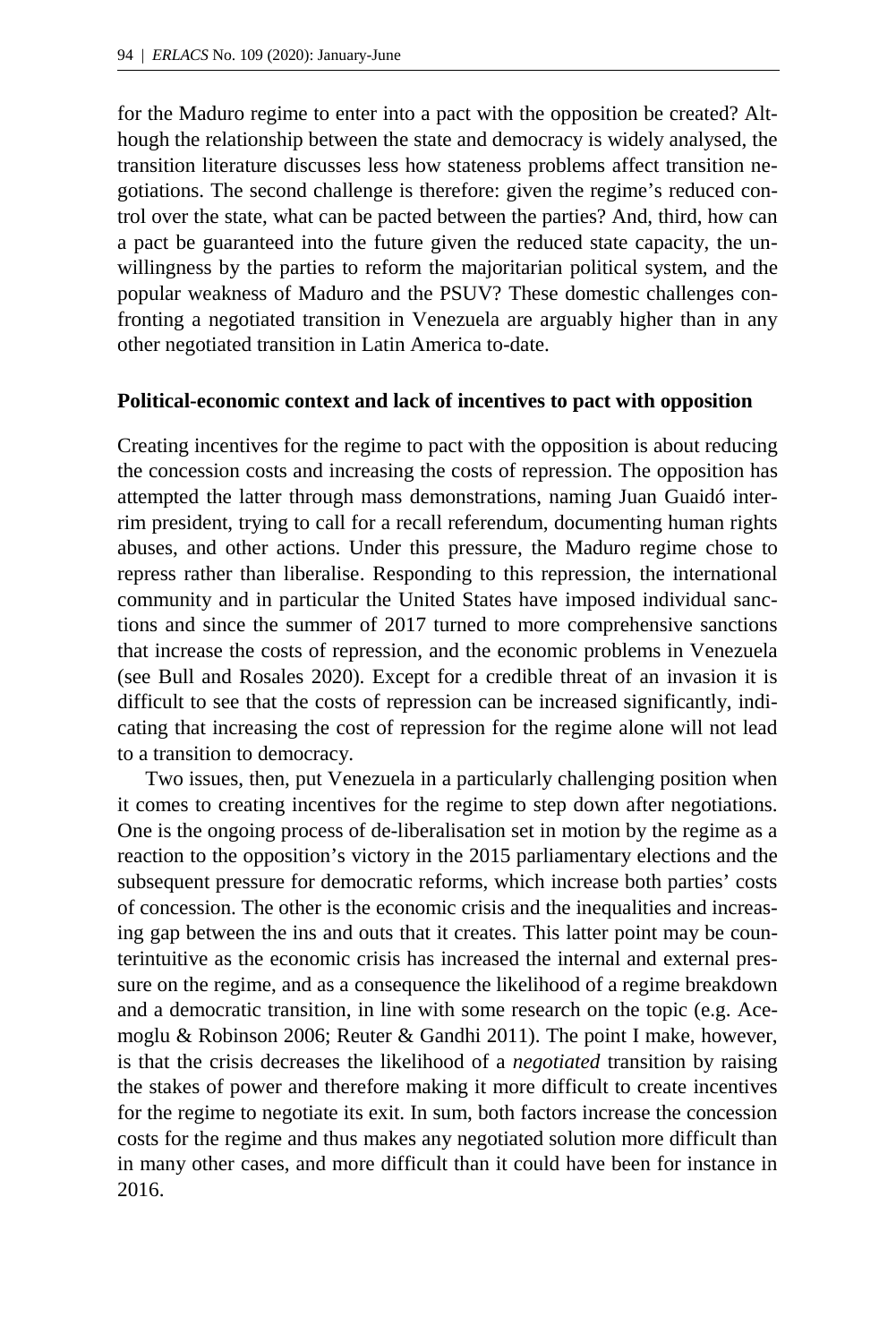As mentioned, Venezuela turned into an autocratic regime from December 2015 onward. The removal of effective contestation has been accompanied by a process of de-liberalisation which has reduced space for civilian opposition, increased censorship, and repression of the opposition and street demonstrators. The report from the UN Human Rights Office of the High Commissioner (HRC 2019), in addition to Human Rights Watch and Amnesty's various reports (Amnesty International 2018), and local human rights organisations such as Provea and Foro Penal, all document an increasing violation of human rights since 2016. According to figures from Foro Penal the total number of political prisoners have increased every year from 2016, and the OHCHR reports more than 7,000 extrajudicial killings by the authorities since 2018 alone. In addition, most opposition parties have been banned (Martínez 2018), and many opposition leaders and parliamentarians have been either banned from running for office, exiled or jailed (Singer 2019). The list could be longer, but there should be no doubt the country has de-liberalised considerably since 2016.

Why does de-liberalisation matter for a negotiated transition? Venezuela under Maduro may not be more repressive than the military regimes in Chile and Argentina, or authoritarian regimes in Latin America, but in all of the cases of a negotiated transition (Brazil, Chile, Ecuador, and Uruguay) the highest levels of repression occurred several years prior to the negotiations and the transitions. The distance in time from intense repression to negotiations reduced the costs of concessions for both the regime and the opposition. One of the main reasons negotiating with the regime is so controversial among all the opposition parties (and non-*chavista* Venezuelans) is that the repression has been increasing and is still ongoing. "One does not negotiate with tyrants", or the likes, is a common refrain in social media. Thus, negotiating with the regime debilitates the unity of the opposition and weakens the pressure against the regime when it is most needed, and therefore reduces the regime's incentives to negotiate its own exit. For democratisation, it is a vicious circle. For Maduro, increasing repression, and the international documentation of it, increases their costs of concession because regime insiders have more to lose by exiting power. Although amnesties often are part and parcel of a negotiated transition to democracy, these are likely to be much harder to negotiate when killings and arrests are ongoing during negotiations.<sup>[12](#page-18-11)</sup> The 15-year distance from the most intense repression in Chile to the negotiations in that country is likely to have made it less costly for the opposition to agree to the regime's terms for leaving power. Further, liberalisation is also a signalling mechanism from the regime towards the opposition that there might be space for further democratisation if compromises are found through negotiations. Deliberalisation also sends signals, in Venezuela it has come as a reaction to demands for democracy sending the signal that the regime is not willing to leave power. This increases doubts about the regime's intentions during negotiations because all other regime actions since 2016 indicate it is not willing to democratise.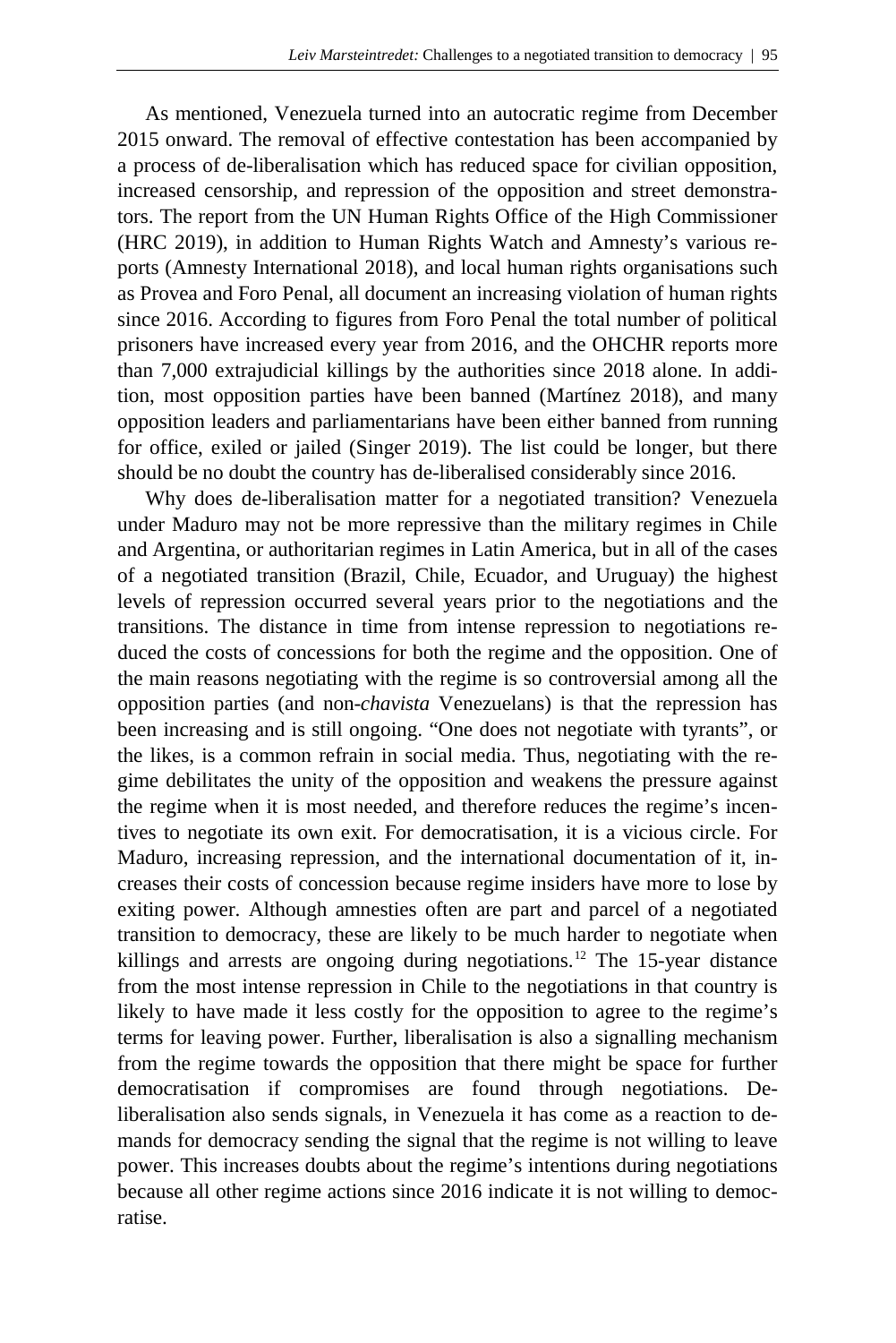The political science literature has insisted that liberalisation is a necessary condition for democratisation through negotiations because without liberalisation the civilian opposition to a military regime would never become strong enough to force negotiations or a transition. Venezuela's regime development since 1999 has been the opposite of the military regimes in South America since it started out as a democracy only to turn autocratic and much less liberal after many years. Therefore, the civilian opposition was comparatively speaking initially strong in Venezuela, and at times so radical that for years many argued that it was the opposition and not the regime that most threatened de-mocracy.<sup>[13](#page-18-12)</sup> The de-liberalisation process, however, weakens the opposition's strength and therefore also the pressure on the regime to negotiate, and increases both parties' costs of concession. It is therefore possible that on a more general level it is more difficult to negotiate a transition in regimes that have had a slow process of autocratisation than in the classical military regimes that started with a coup and high levels of repression before it slowly liberalised.

In addition to descending into an autocracy and de-liberalising, Venezuela has entered an economic and social crisis that is arguably the worst in the history of the region. Hyperinflation going on two years in 2018-2019, GDP loss of around 65 percent, mass exodus of ca. 5 million Venezuelans,[14](#page-19-0) and record high levels of poverty and inequality have created immense human suffering for the Venezuelan people (España & Ponce 2018a, 2018b), but also increased tremendously the stakes of power by increasing the gap between the "haves" of the regime insiders and the "have nots" of the regular Venezuelan. Even though people working for the regime also suffer during the crisis, the crisis hits the outsiders harder thus increasing the relative distance between the ins and outs. Following Baturo (2010), the devastating economic crisis, exacerbated by sanctions as pointed out by Bull and Rosales (2020), increases the stakes of losing power for those who sustain the regime to levels not experienced in other cases of a negotiated transition in Latin America. Even though one may negotiate to protect the economic interests of the outgoing elite, one cannot negotiate away the dire economic situation of Venezuela. Hence few in the regime are likely to see their status maintained after leaving power or being able to obtain a regular job.

Another factor that increases the stakes of losing power and the concession costs on both sides, that I also return to below, is the fact that many in the regime have gained their income and status through illegal activities (e.g. López Maya 2018), and civilian and military leaders alike have relations and common interests with illegal armed groups (International Crisis Group 2020). First, leaders involved in criminal business have even more to lose than the ones having gained their income in legal business, increasing the regime's concession costs. Second, if the main civilian and military leadership owe its status due to illegal business as for instance the March 2020 indictments of president Maduro, Diosdado Cabello, and Supreme Court president Maikel Moreno, among many other indictments and corruption *exposés* of regime insiders in other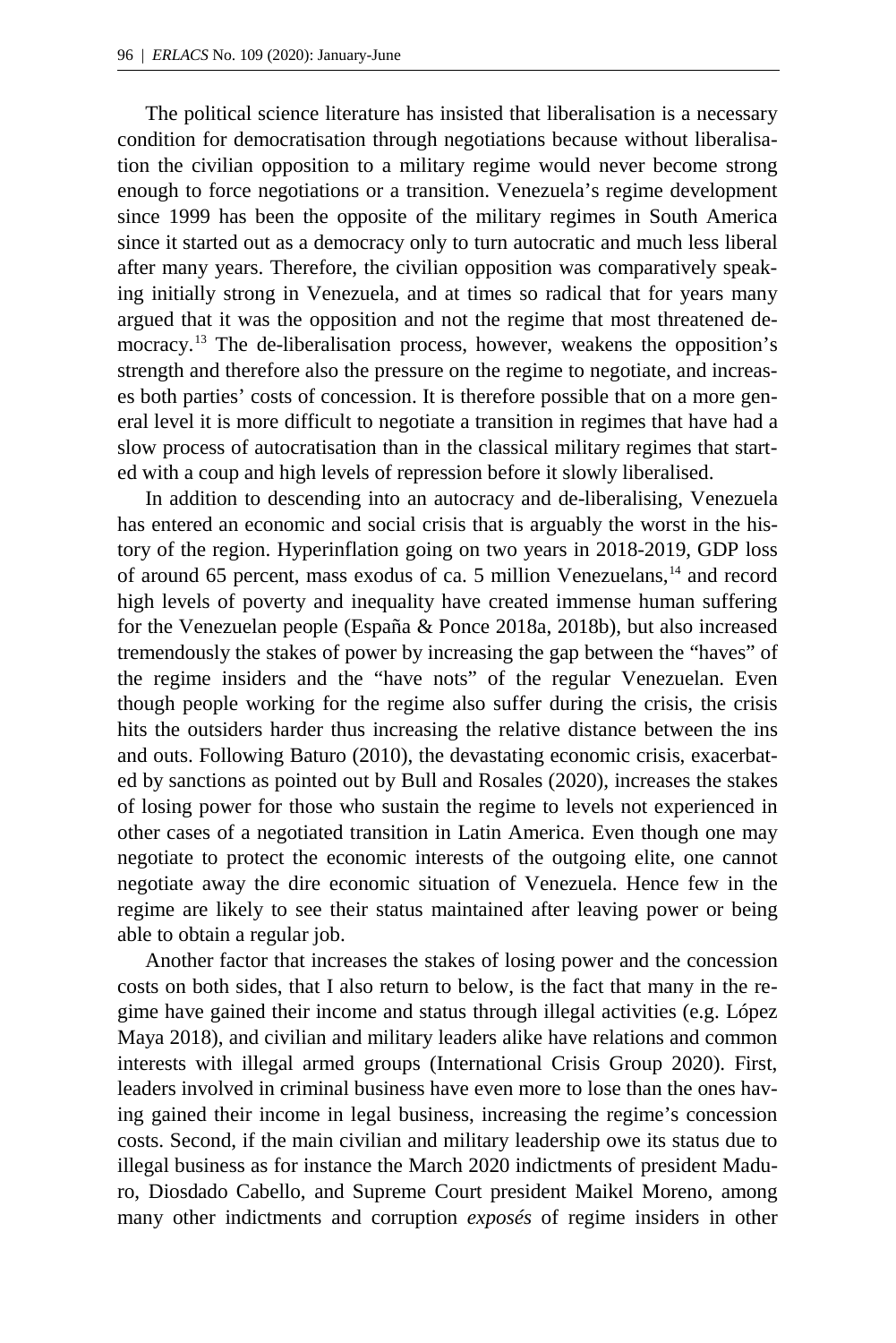countries, indicate, it becomes harder to negotiate the protection of their interests than if the regime leaders were involved mainly in legal business because it increases the concession costs for the opposition. Therefore, arguments that one cannot negotiate with criminals are popular among parts of the opposition. The problem with negotiating with criminals, however, is not a moral one, but rather that it increases concession costs on both sides.

The increased stakes of power due to the economic crisis makes a negotiated transition more difficult since it becomes increasingly costly to provide incentives for regime leaders to leave power at the same time as there are lesser resources to distribute to the outgoing elites. Thus, the political economic context in Venezuela through the process of de-liberalisation and unprecedented economic crisis, stacks the card against a negotiated outcome by increasing the costs of concession for both parties, but especially for the regime.

### **The regime's reduced state control reduces the scope for negotiation**

Even though Linz and Stepan (1996) and Rustow (1970) discussed issues of stateness and the nation-state, these authors were more preoccupied with nation-building than state-building. Despite the argument that an established nation-state was prior to democratisation, the issue of how a weak state affects negotiated transitions to democracy is less developed in the literature (but see Mazzuca & Munck 2014; and Møller & Skaaning 2011 for arguments on state or democracy first). In this section, I argue that when a regime loses control over state functions and over the state's territory, this reduces the scope of what can be negotiated and pacted during a transition, and the likelihood of achieving a pact around key challenges to the regime in question.

Due in large part to the ongoing economic crisis in Venezuela, the Maduro regime has less control over the Venezuelan territory than three years ago.<sup>[15](#page-19-1)</sup> Ebus (2019) has documented how private, illegal actors have taken over mining in large areas of the country, especially in the Orinoco Mining Arc (see also Rosales 2019), where also the military as an institution has important economic interests that often is intertwined with those of illegal groups (International Crisis Group 2019). Further, among others, Insight Crime shows that the ELN has increased its presence in Venezuela over the last couple of years reducing the state's control over these areas (Fundaredes 2019; Insight Crime 2019). The second dimension of this argument relates to what Natalia Gan (2020) points out. The increased use of private groups for repression in urban areas, or the paramilitarisation of the state. Over time the media and researchers like Gan have documented the use of e.g. *colectivos* to strike down demonstrators and protesters in the streets. In essence, parts of the state's coercive apparatus are becoming privatised and the coercive apparatus is less under control of the regime than it has been. It is not the exact dimension of this privatisation that matters, which is hard to identify, but rather the increased presence of the use of private groups to perform security functions (or repression)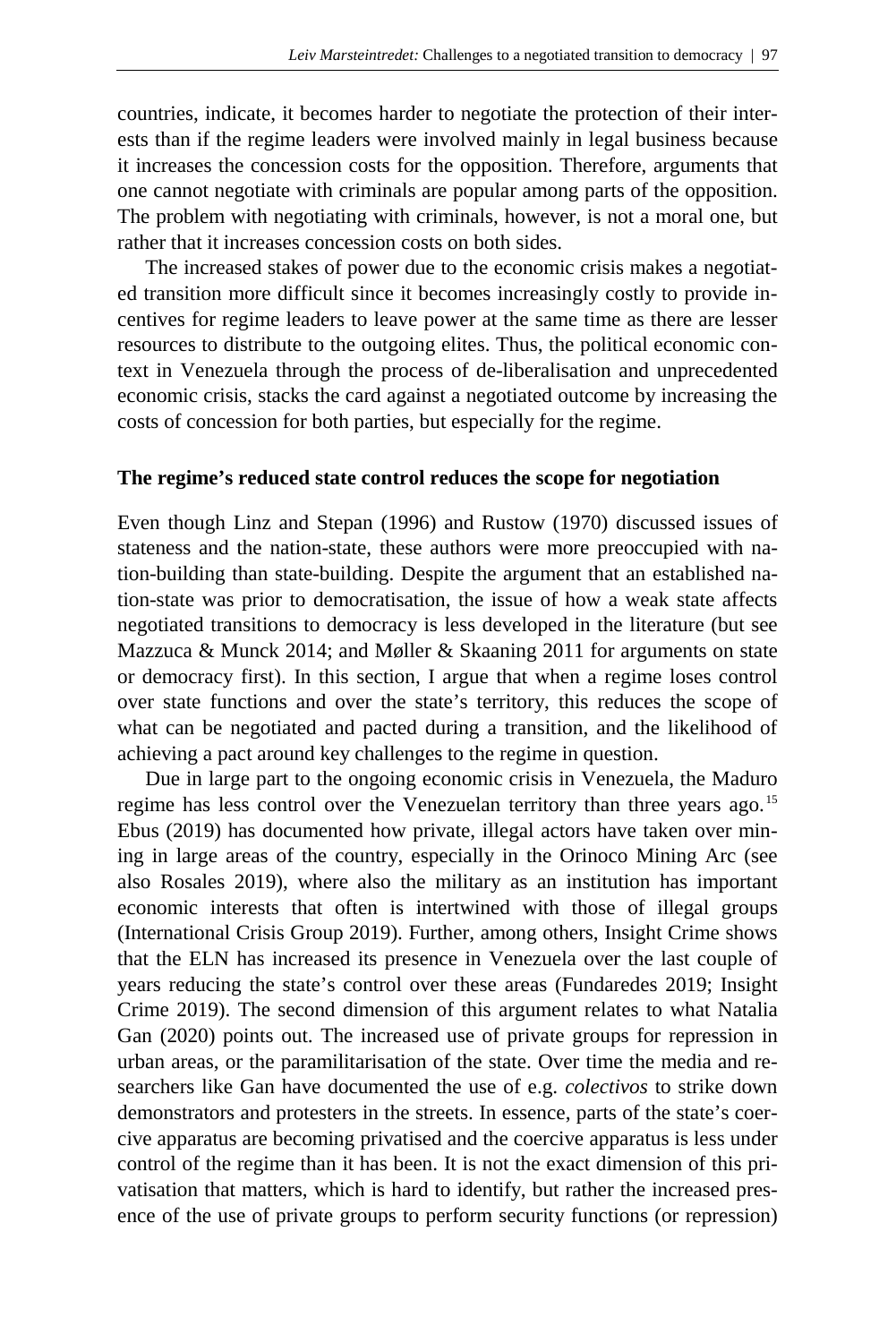that is relevant. Partly as a survival strategy, the Maduro regime is losing and negotiating away its monopoly of violence in Venezuela and its control over its territory to illegal armed groups. These developments, and the complex relations between armed groups, the military and the state (see e.g. International Crisis Group 2020), have led observers to conclude that Venezuela is a mafiastate (Naím 2012) or a neopatrimonial regime (López Maya 2018). Following Linz and Stepan (1996) it is only in authoritarian, rather than neopatrimonial/sultanistic (or totalitarian) regimes, that a negotiated transition in fact is possible. The state's dependence on illicit activities and various state actors' deep and complex relations with illegal groups clearly complicates the scope and likelihood of success of any negotiation. At a more abstract level, these activities and relations also change the nature of the regime as López Maya (2018) argues, which holds as a consequence that a negotiated transition is virtually impossible (Linz & Stepan 1996: 67) and that the logic the transition literature describes for a negotiated transition may not work in Venezuela.

Neither ELN, *colectivos* or other private armed groups have been present at the negotiating table, and it would be naïve to believe that these groups would have any interest to enter into or respect any negotiated pact and lay down their activities if a transition takes place. Granted, a democracy is more likely to be able to deal with such stateness problems (Møller & Skaaning 2011), but the outgoing regime is not able to negotiate or hand over the full control over the territory or the state's coercive apparatus to a new regime should a negotiated transition materialise. Thus, severe problems related to the Venezuelan state will not become part of a negotiated pact.

Even though Venezuela may not be a so-called failed state (yet), its stateness problems are large and effectively reduce the scope of what can be negotiated in a pact. A reduced scope for negotiations also makes it more difficult to reach an agreement, which is one reason why the opposition's *"cese de usurpación, gobierno de transición, y elecciones libres"* has been criticised. Thus, the negotiations are not likely to touch on the stateness issues that are considered an almost necessary condition for democracy (Møller & Skaaning 2011), this omission from the negotiations is a serious one. In fact, the stateness problems of Venezuela and the impossibility of including it in the negotiations point towards the next challenge. Møller and Skaaning (2011) find that the rule of law, which may be an important guarantee for any pacted transition, is not compatible with severe stateness problems. In fact, Albertus and Menaldo (2018: 45-49) argue that elites will only opt for democracy over dictatorship if state capacity is strong enough to secure their position in a new regime.

### **Majoritarian constitution and electorally weak regime**

Vicente Díaz, a member of the opposition's negotiating team in the Oslo and Barbados talks, stated after the talks had ended: "*Venezuela requiere un acuer-*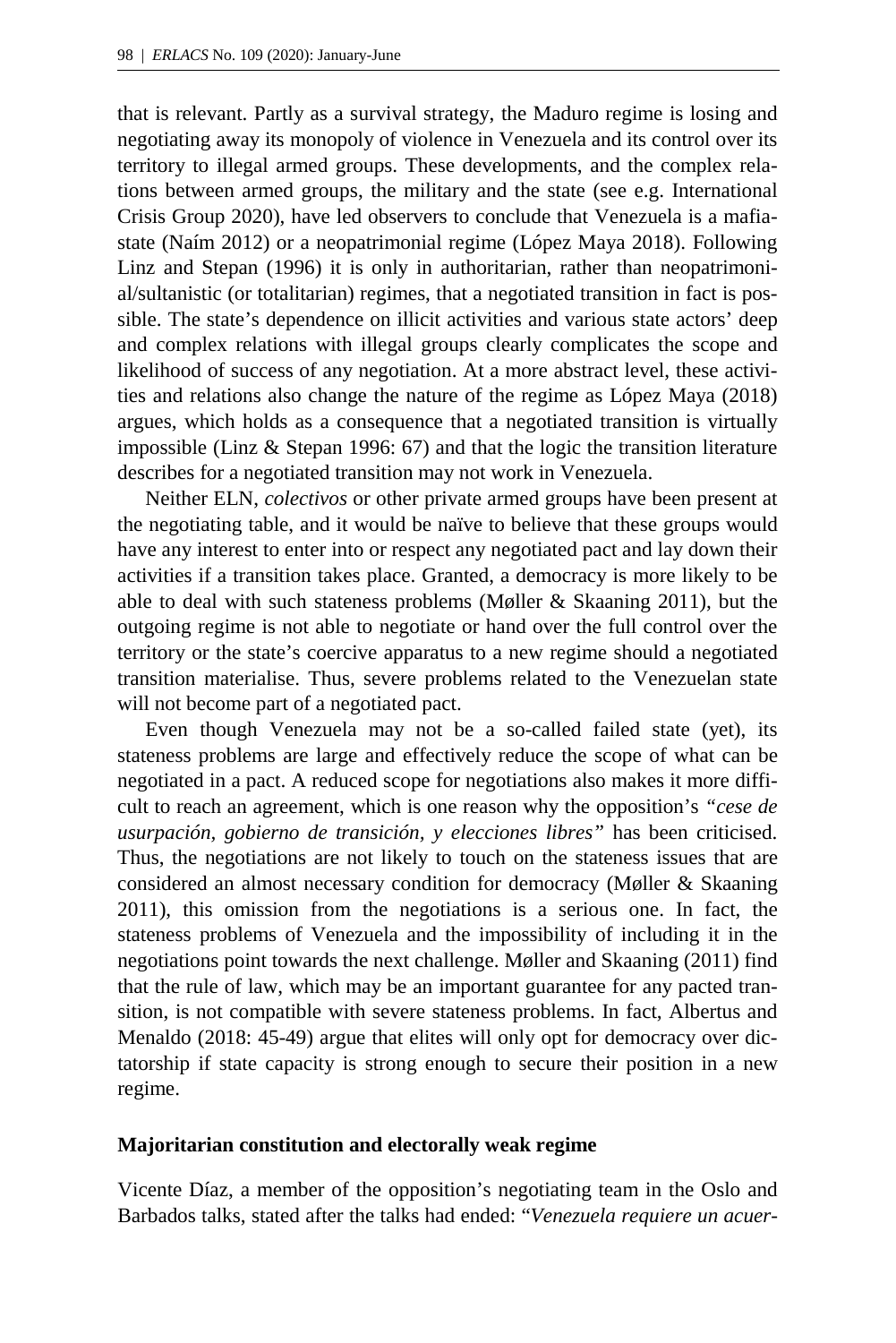*do serio y a largo plazo"* (see Delgado Marcucci 2019). Above, I discussed a key challenge to a serious – or broad – agreement, this final section deals with the challenge of a pact that endures. Pacts or negotiated transitions make for more stable democratic outcomes according to the cited literature. This is one of the key reasons why observers suggest negotiations as the best solution to the crisis in Venezuela. Yet, any pact must not only be agreed upon, it must also be respected, and guarantees for compliance must be in place for the parties to accept a pact. One does not need to go farther than Colombia and the peace deal with FARC to find examples of the importance of guarantees. In August 2019 a group of former FARC leaders and soldiers withdrew from the peace agreement on account of the lack of guarantees and compliance by the Colombian state. If a pact cannot be guaranteed, the parties are unlikely to enter into it. Guarantees for a pact can be given by a trusted third party (the courts/rule of law, international society, etc.) or by sharing power between the parties (even at the cost of democracy). The latter was the case in Colombia and Venezuela in the regimes created in the late 1950s. Venezuela today faces two challenges for using power-sharing as a guarantor for a pact: the Bolivarian Constitution, and an electorally weak regime.

It was first during the 2015 parliamentary elections that it became clear that the opposition was willing to accept (and at times even celebrate) the 1999 Constitution. The opposition has since tried to use the Constitution against the Maduro-regime, among other things to try to call for a recall referendum. Thus, the Constitution is not part of the negotiations. The problem is that unless the 1999 Constitution actually becomes part of the negotiations, the Constitution itself is an obstacle to guaranteeing any pact. The 1999 Constitution is highly majoritarian with a huge concentration of power in the presidency (Corrales 2018) and a highly disproportionate electoral system that benefits the largest party (Briceño 2013). The 1999 Constitution also redressed some of the advances of de-centralisation in the 1990s, thereby also effectively preventing a territorial-based power-sharing agreement. Therefore, negotiations will have to take place under an institutional system which resembles a "winner takes all" system, when knowledge on negotiated transitions to democracy insist that counter-majoritarian institutions, and power sharing must be present to guarantee a deal (Alberts et al. 2012; O'Donnell & Schmitter 1986). The framework under which a new democracy is supposed to operate, work against establishing counter-majoritarian institutions that can secure institutional representation for the PSUV. Parliament, the institution in which power sharing and veto power against reneging on the pact may lie (think only of how the Pinochet regime managed to secure a counter-majoritarian veto power in the Senate in Chile), is weak in the Bolivarian Constitution (as also demonstrated under the rule of Chávez, and since 2016), thus offering few guarantees for the concerned Maduro loyalists once a transition has taken place.

The second problem for guaranteeing a pact under democracy is the electorally weak position of the ruling party, PSUV, and of its leader Nicolás Ma-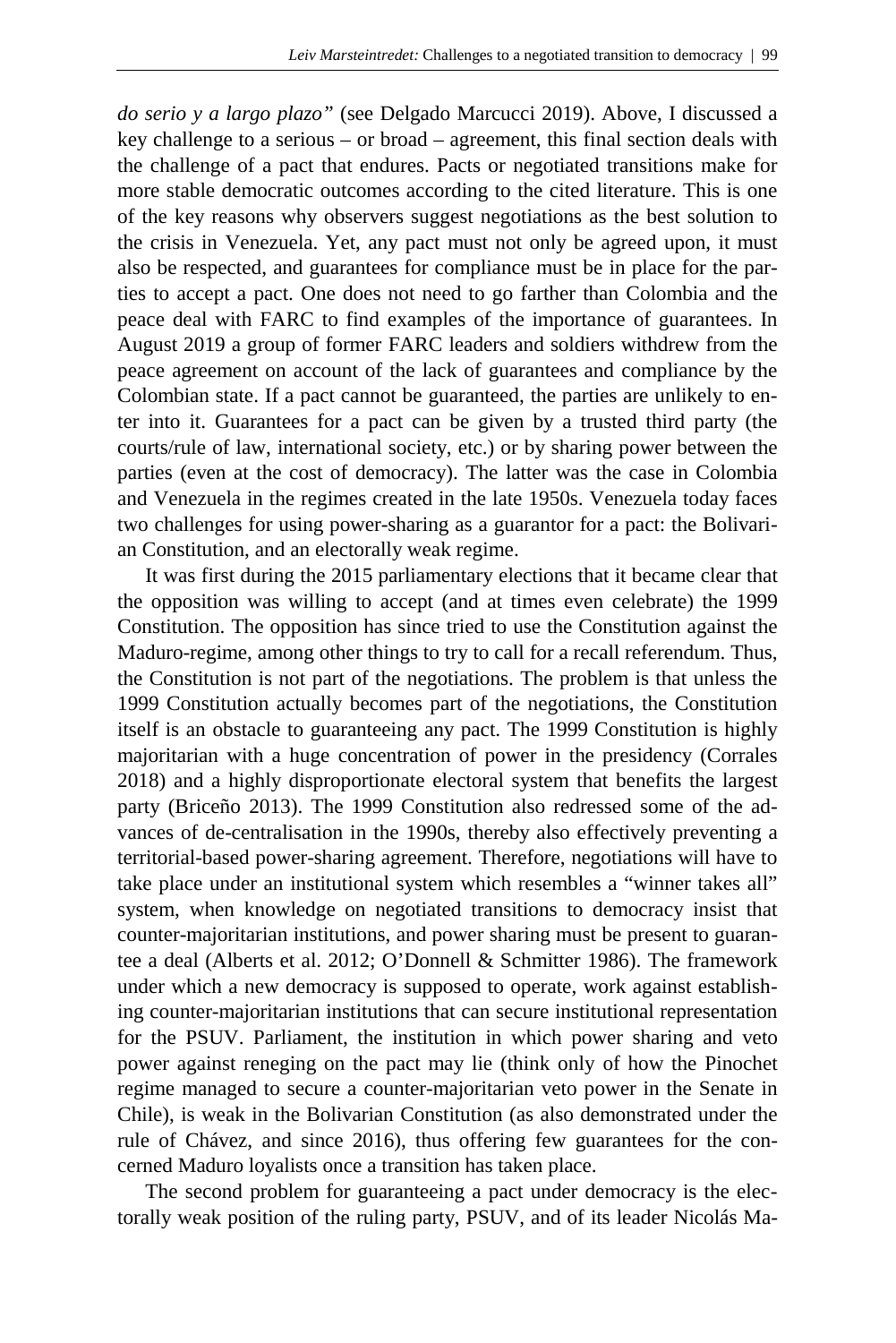duro. Roberts (2016: 39) reminds us that economic and political elites in autocratic regimes may opt to democratise if they are confident that they can compete on the electoral arena, and it is not unreasonable to think that the poor electoral position (under free and fair conditions) of PSUV and Maduro is a key issue that prevents a negotiated pact. When Pinochet accepted losing power in a referendum, it was after receiving 44 percent of the votes and securing the outgoing regime's position through counter-majoritarian institutions. If PSUV and Maduro receive approximately 20-25 percent of the votes in a parliamentary election, the party will first be punished by the majoritarian-like electoral system and then end up having no blocking power to the opposition's desires to renege on a pact that is likely to be unpopular. The unpopularity of PSUV and Maduro becomes a difficult obstacle to guaranteeing a deal since it cannot be guaranteed through a rule of law,<sup>[16](#page-19-2)</sup> and since the 1999 Constitution with its majoritarian features is considered sacred by both parties. Therefore, even though the opposition through negotiations would agree to amnesties, protection from prosecution, not touch any riches gained illegally by regime representatives, etc., these agreements cannot be guaranteed long-term, which means that the regime will not enter them. The paradox here is that it is the regime's electoral weakness rather than its strength that works against a negotiated transition to democracy.

If the Gordian knot of a guaranteed pact is to be resolved, designing counter-majoritarian institutions to include PSUV in power-sharing agreements must become part of the negotiations. This would be easier with a more popular regime since there are limits to how counter-majoritarian institutions can become before they are no longer democratic.

## **Conclusion**

This article discussed three key challenges to a negotiated transition to democracy in Venezuela, all of which put Venezuela in a uniquely demanding position for reaching an agreement between the parties. In sum, the concession costs are extremely high on both sides due to the inequalities created by the economic crisis, the state's dependence on illicit activities and the process of de-liberalisation, Venezuela's stateness problems reduce the scope of negotiations and hinders the parties' ability to address key problems of Venezuela today, and Venezuela's majoritarian institutions in addition to Maduro's lack of popularity generate obstacles to guaranteeing a pacted transition in the longterm. The transition literature has generally been actor oriented, and this literature has guided much of the current debates on the ongoing attempts to negotiate a transition. This article contributes to these debates by showing how structural factors such as the political-economic context, stateness problems and the political institutions affect the actors' incentives and contribute to stacking the cards against a pacted transition.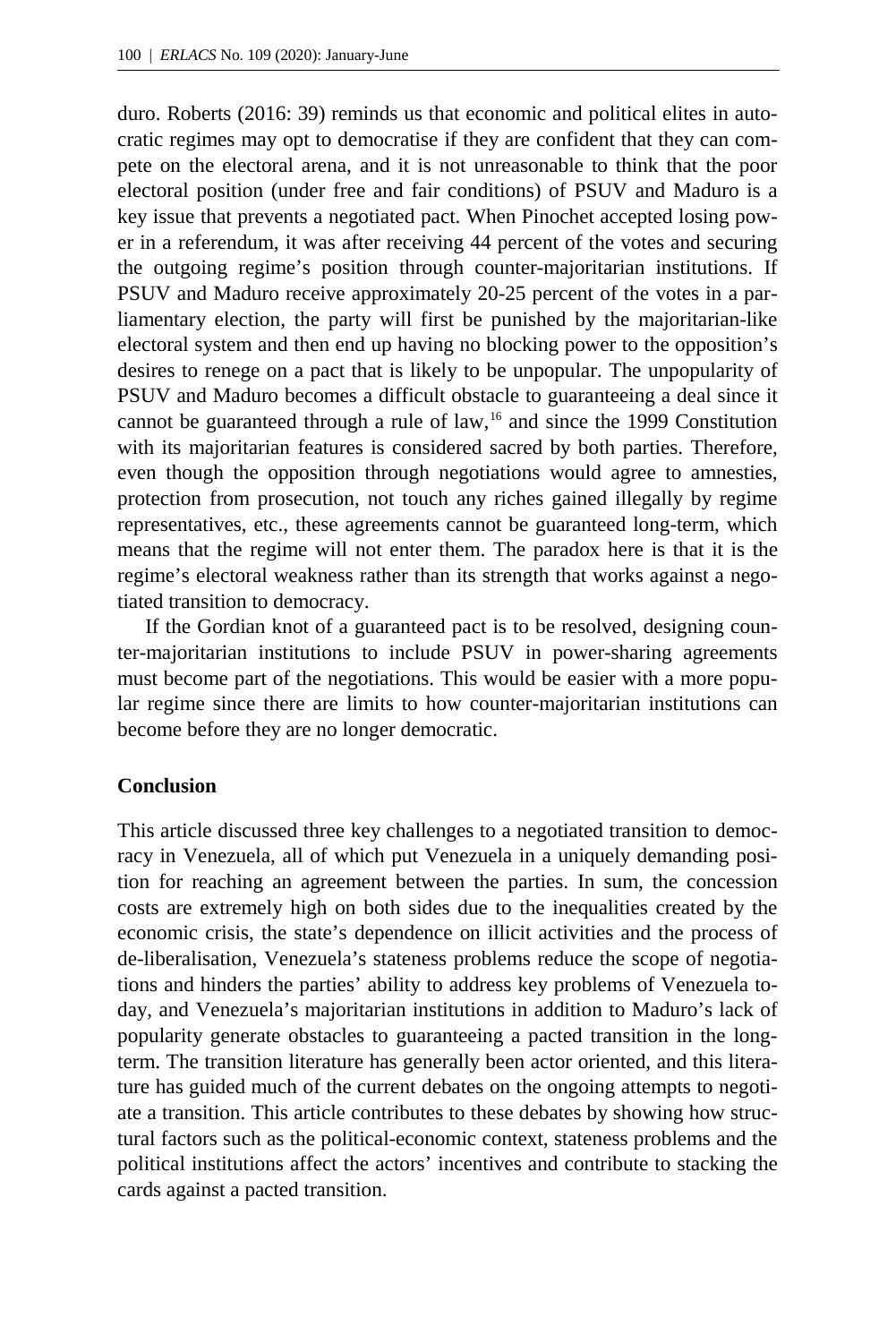The analysis also contributes to the transitology literature in two ways. First, Venezuela is not alone to have started out as a democracy and slowly descended into autocracy, in fact this is often how democracies die today (Levitsky & Ziblatt 2018). The analysis of attempts of negotiations during a process of de-liberalisation help clarify why liberalisation is important for democratisation and how ongoing repression increases the concession costs for all sides in the conflict. Venezuela may therefore hold many lessons for future attempts of transition from non-democratic regimes that have followed Venezuela's path. This article argues that negotiating a transition from such regimes may prove more difficult than from non-democratic regimes that started with a coup. Second, even though the relationship between the state and democracy is widely analysed, little is written about how stateness problems affect transition negotiations. Although Venezuela's stateness problems make for a neopatrimonial or mafia state, rendering negotiations virtually impossible according to the literature, the novelty here is that I show how stateness problems reduce the scope of the negotiations and increase the concessions costs for the regime since a weak state reduces the security of long-term guarantees provide by the pact. As such, the analysis adds insight to the broader literature on the relation between state and democracy.

It may be that Ramsey and Smilde (2018) are right that negotiations are the most realistic path out of the crisis in Venezuela. I hope they are. A negotiated solution will according to the literature on transitions, lead to a more stable democracy, and less violence. Yet, this analysis shows that a negotiated transition to democracy has the cards stacked against it. If negotiations are the most realistic path out of the crisis it is only because all other options are virtually impossible or because the path out of the crisis is unlikely to involve a democratic transition.

\* \* \*

**Leiv Marsteintredet** holds a PhD in comparative politics and is professor at the Department of Comparative Politics, University of Bergen. His research focuses on Latin America, in particular topics related to political institutions, presidential crises, impeachments and falls. Currently he is studying the development and history of succession rules and the vicepresidency in Latin America.

Address: Department of Comparative Politics, University of Bergen, Christies gate 15, 5007 Bergen, Norway.

Email: [leiv.marsteintredet@uib.no](mailto:leiv.marsteintredet@uib.no)

**Acknowledgments**: I want to thank Kiran Auerbach, Javier Corrales, Matthew Gichohi, and the editors Benedicte Bull and Antulio Rosales for comments on previous versions of this article.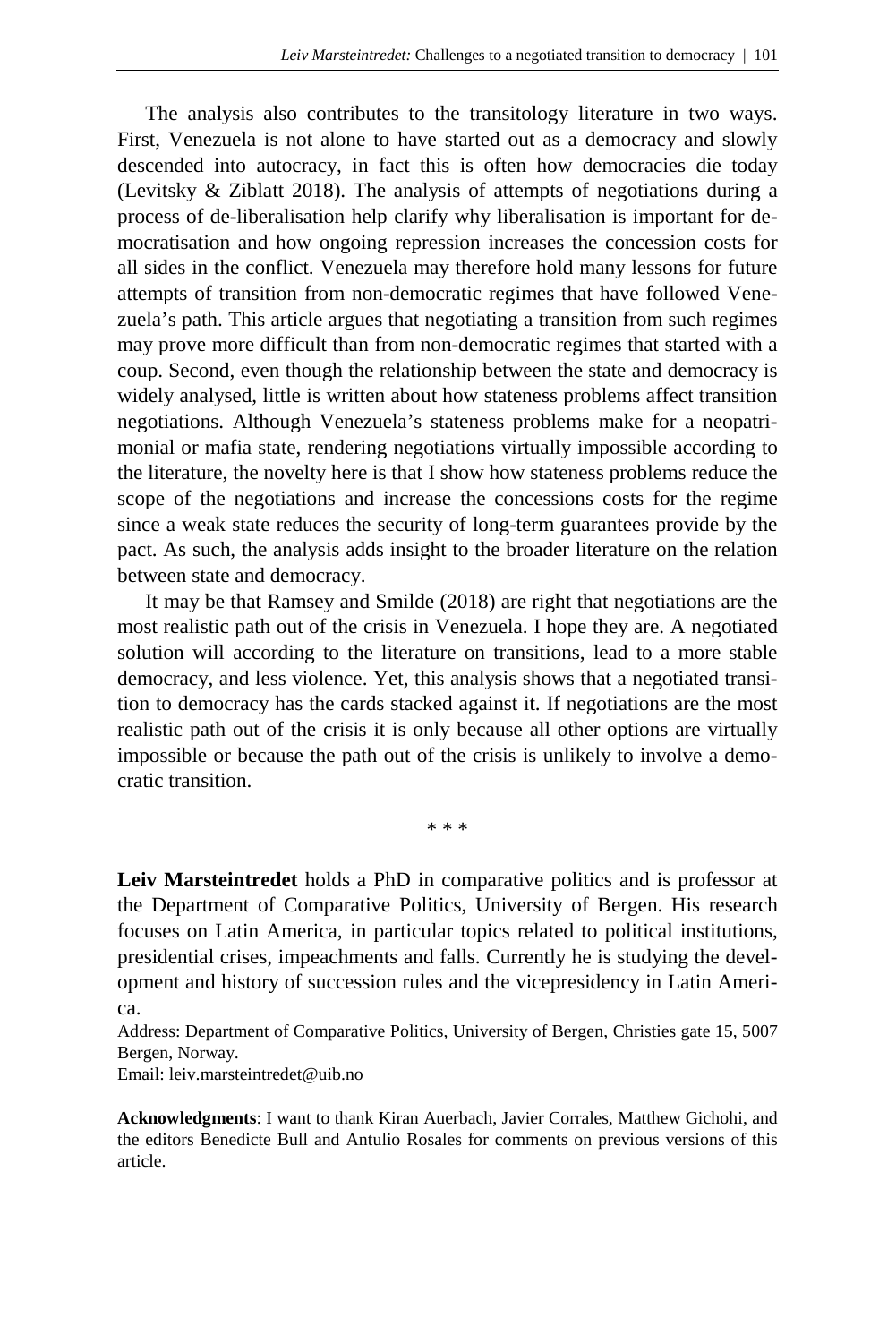## **Notes**

- 1 See e.g. Lowenthal and Smilde (2019), Ramsey and Smilde (2018), Penfold (2018), former US ambassador to Venezuela, Patrick Duddy (2018), and Henrique Capriles (León 2018).
- 2 See Alfaro Pareja (2020). The recent Norwegian initiative was at least the fifth dialogue initiative between the opposition and the Chávez and Maduro governments since 2003.
- 3 I therefore ignore any violations to human rights, a key element of liberal democracy, and the deterioration of socioeconomic conditions, which are central to any expanded non-procedural definition of democracy.
- 4 For an early discussion discarding the Chávez regime as a liberal type of democracy, see Coppedge (2003).
- 5 Hugo Chávez accepted losing the 2007 referendum on a host of constitutional reforms, including removing presidential term limits, but this loss did not mean losing power since both parliament and the presidency remained intact. Two years later, Chávez, in another referendum managed to remove presidential term limits altogether.
- 6 The previous Supreme Court, however, had also been loyal to presidents Chávez and Maduro (Canova González, Herrera Orellana, Rodríguez Ortega, & Graterol Stefanelli 2015), but it can be speculated that president Maduro doubted their loyalty under the new situation.
- 7 Formally the process was stopped after the opposition had gathered the signatures (1 percent of the voters) required to be allowed to gather the signatures (20 percent of the voters) to force a recall referendum.
- 8 In addition, the 2017 elections to the Constituent Assembly violated the principles of one-person-one-vote, CNE stripped its own security measures allowing numerous irregularities, and the election did not respect the principle of proportionality. Given these conditions the opposition decided to not participate.
- 9 See e.g. Munck and Skalnik Leff (1997) who discuss the differences between transitions from above and below.
- 10 These works often assume or work with cases where the authoritarian elites are conservative, land-owning, or right-wing. In Venezuela, however, the ruling elites at least nominally belong to the left. Whether or not the left-right distinction makes a difference in negotiating transitions with authoritarian elites is a question worth exploring in future research.
- 11 Pacts can occur without a regime-led process of liberalisation, but then pacts tend to be among two parties belonging to the democratising elites and occur after the old regime has been extricated. The pacts in Colombia and Venezuela in the late 1950s are two examples.
- 12 And with the development of the inter-American human rights system amnesties are much more difficult to achieve than during the Third Wave.
- 13 The most prominent examples of disloyal behaviour by the opposition are the coup attempt in 2002, the oil strike in 2002-2003, and the boycott of parliamentary elections in 2005.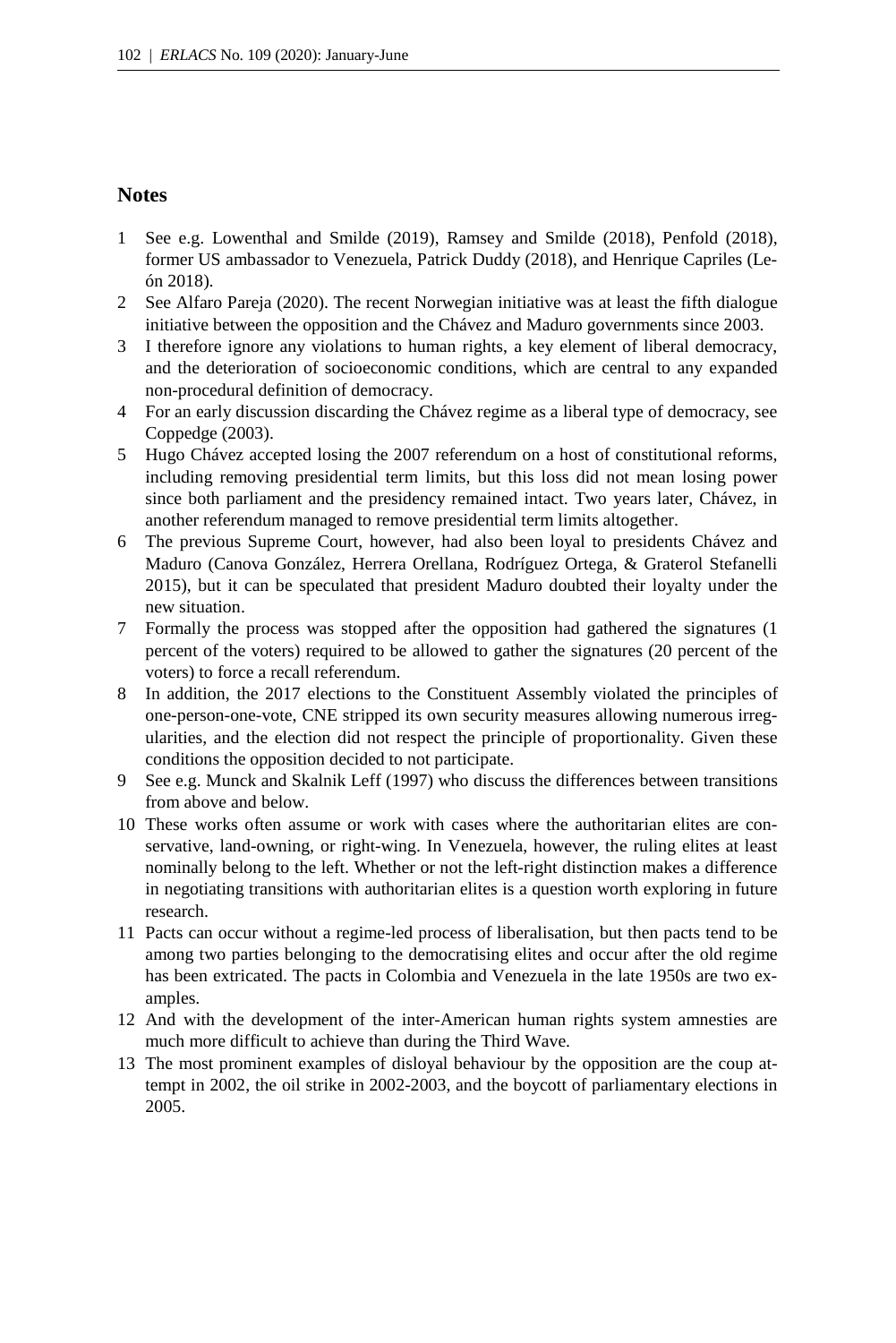- 14 Venezuela's economic, social, infrastructural, and humanitarian problems are well documented.
- 15 For the argument it does not matter how large percentage of the territory that the regime controls through the state. The point is rather that the control is being reduced and that the more this control is reduced the larger the challenge for a negotiated pact to succeed.
- 16 The Maduro regime is also unlikely to find a guarantor in the United States, and it is unlikely that China or Russia, both relatively friendly to the Maduro regime, can effectively function as external guarantors of a pact.

## **References**

- Acemoglu, D. & Robinson, J.A. 2006. *Economic origins of democracy and dictatorship.*  New York: Cambridge University Press.
- Alberts, S., Warshaw, C., & Weingast, B. R. 2012. Democratization and countermajoritarian Institutions. Power and constitutional design in self-enforcing democracy. In T. Ginsburg (ed.), *Comparative Constitutional Design* (69–100). Cambridge: Cambridge University Press.
- Albertus, M., & Menaldo, V. 2018) *Authoritarianism and the elite origins of democracy*. Cambridge: Cambridge University Press.
- Alfaro Pareja, F. J. 2020. Archipiélagos políticos bajo la tormenta en Venezuela: Coaliciones, actores y autocratización. *European Review of Latin American and Caribbean Studies*, 109, 21–40. [http://doi.org/10.32992/erlacs.10568](http://doi.org/10.32992/erlacs.1056)
- Amnesty International. 2018. *Amnesty International Report 2017/18. Venezuela 2017/18*. Retrieved from https://www.amnesty.org/en/countries/americas/venezuela/reportvenezuela/
- Baturo, A. 2010. The stakes of losing office, term limits and democracy. *British Journal of Political Science, 40* (3), 635–662. https://doi.org/10.1017/S0007123409990056
- Briceño, H. 2013. Reformas electorales y sus efectos en el sistema político venezolano. *Politeia. Revista de Ciencias Políticas, 36* (50), 129–169.
- Bull, B. & Rosales, A. 2020. Into the shadows: Sanctions, rentierism, and economic informalization in Venezuela. *European Review of Latin American and Caribbean Studies*, 109, 107-133. http://doi.org/10.32992/erlacs.10556
- Canova González, A., Herrera Orellana, L. A., Rodríguez Ortega, R. E., & Graterol Stefanelli, G. 2015. *El TSJ al servicio de la revolución: La toma, los números y los criterios del TJS venezolano (2004-2013)*. Caracas: Editorial Episteme.
- Carrión, J. F. (ed.). 2006. *The Fujimori legacy. The rise of electoral authoritarianism in Peru*. University Park.: Pennsylvania State University Press.
- Coppedge, M. 2003. Venezuela: Popular sovereignty versus liberal democracy. In J. I. Domínguez & M. Shifter (eds.), *Constructing democratic governance in Latin America*  (2nd ed., 165–192). Baltimore & London: Johns Hopkins University Press.
- Corrales, J. 2014. Explaining chavismo: The unexpected alliance of radical leftists and the military in Venezuela under Hugo Chávez. In R. Hausmann & F. R. Rodríguez (eds.), *Venezuela before Chávez. Anatomy of an economic collapse* (371–406). University Park: The Pennsylvania State University Press.

\_\_\_\_\_\_2018. *Fixing Democracy. Why Constitutional Change often fails to enhance democracy in Latin America*. New York: Oxford University Press.

Dahl, R. A. 1971. *Polyarchy: Participation and opposition*. New Haven: Yale university press.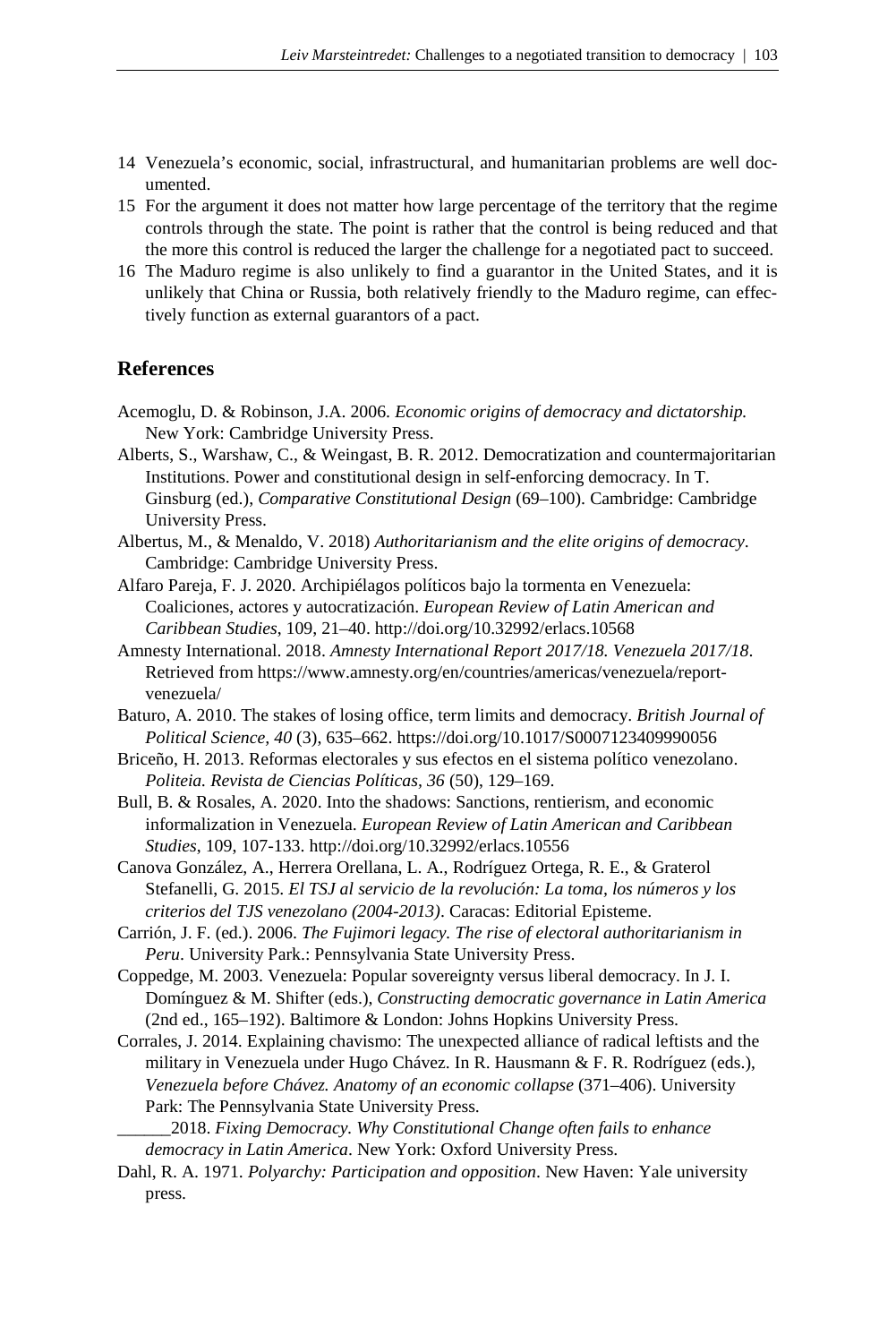Delgado Marcucci, M. 2019. Venezuela requiere un acuerdo serio y a largo plazo. https://www.panorama.com.ve/politicayeconomia/Venezuela-requiere-un-acuerdo-serioy-a-largo-plazo-20191227-0055.html

Duddy, P. 2018. Looking for an off ramp for Venezuela. Retrieved from https://www.cfr.org/blog/venezuela-off-ramp

Ebus, B. 2019. Bram Ebus. Retrieved from https://bramebus.com/media-publications/

- Ellner, S. 2003. The contrasting variants of the populism of Hugo Chávez and Alberto Fujimori. *Journal of Latin American Studies, 35*, 139–162. https://doi.org/10.1017/S0022216X02006685
- España, L. P., & Ponce, M. G. 2018a. *ENCOVI. Encuesta sobre condiciones de vida en Venezuela*. https://www.ucab.edu.ve/wp-content/uploads/sites/2/2018/02/ENCOVI-2017-presentación-para-difundir-.pdf

\_\_\_\_\_\_ 2018b, August 22. Venezuela es el país más desigual del continente: ¿Qué pasará con la desigualdad social después del 17A? *Prodavinci*.

https://prodavinci.com/venezuela-es-el-pais-mas-desigual-del-continente-que-pasaracon-la-desigualdad-social-despues-del-17a/

Fundaredes. 2019. *Guerrilla colombiana capta a niños venezolanos para ingresarlos a sus filas*. Boletín 013. https://www.fundaredes.org/2019/09/21/boletin013-guerrillacolombiana-capta-a-ninos-venezolanos-para-ingresarlos-a-sus-filas/

Gan, N. 2020. Rule of law crisis of rule, militarization of citizen security, and human rights in Venezuela. *European Review of Latin American and Caribbean Studies*, 109, 67–86. http://doi.org/10.32992/erlacs.10577

Gandhi, J. 2008. *Political institutions under dictatorship.* Cambridge: Cambridge University Press.

- HRC. 2019. *Human rights in the Bolivarian Republic of Venezuela. Report of the United Nations High Commissioner for Human Rights on the situation of human rights in the Bolivarian Republic of Venezuela*.
- Huntington, S. P. 1991. *The third wave. Democratization in the late twentieth century*. Norman and London: University of Oklahoma Press.
- Insight Crime. 2019, March 11. ELN in Venezuela. *Insight Crime*. https://www.insightcrime.org/venezuela-organized-crime-news/eln-in-venezuela/

International Crisis Group 2019, September 16. Venezuela's military enigma. *Latin America Briefing, 39*. https://www.crisisgroup.org/latin-america-caribbean/andes/venezuela/039 venezuelas-military-enigma

- 2020, February 20. A glut of Arms: Curbing the threat to Venezuela from violent groups. *Latin America Report, 78*. https://www.crisisgroup.org/latin-americacaribbean/andes/venezuela/78-glut-arms-curbing-threat-venezuela-violent-groups
- Klein, G. R., & Regan, P. M. 2018. Dynamics of Political Protests. *International Organization, 72* (2), 485–521[. http://10.1017/S0020818318000061](http://10.0.3.249/S0020818318000061)
- León, I. 2018, November 26. Capriles aboga por una solución política pactada y electoral. *Efecto Cocuyo*. http://efectococuyo.com/politica/capriles-aboga-por-una-solucionpolitica-pactada-y-electoral/
- Levitsky, S., & Roberts, K. M. 2011. Conclusion: Democracy, development, and the left. In S. Levitsky & K. M. Roberts (eds.), *The resurgence of the Latin American left* (399– 427). Baltimore: Johns Hopkins University Press.
- Levitsky, S., & Ziblatt, D. 2018. *How democracies die*. New York: Crown.
- Linz, J. J., & Stepan, A. 1996. *Problems of democratic transition and consolidation : southern Europe, South America, and post-communist Europe*. Baltimore: Johns Hopkins University Press.
- López Maya, M. 2018. Populism, 21st-century socialism and corruption in Venezuela. *Thesis Eleven, 149* (1), 67–83. https://10.1177/0725513618818727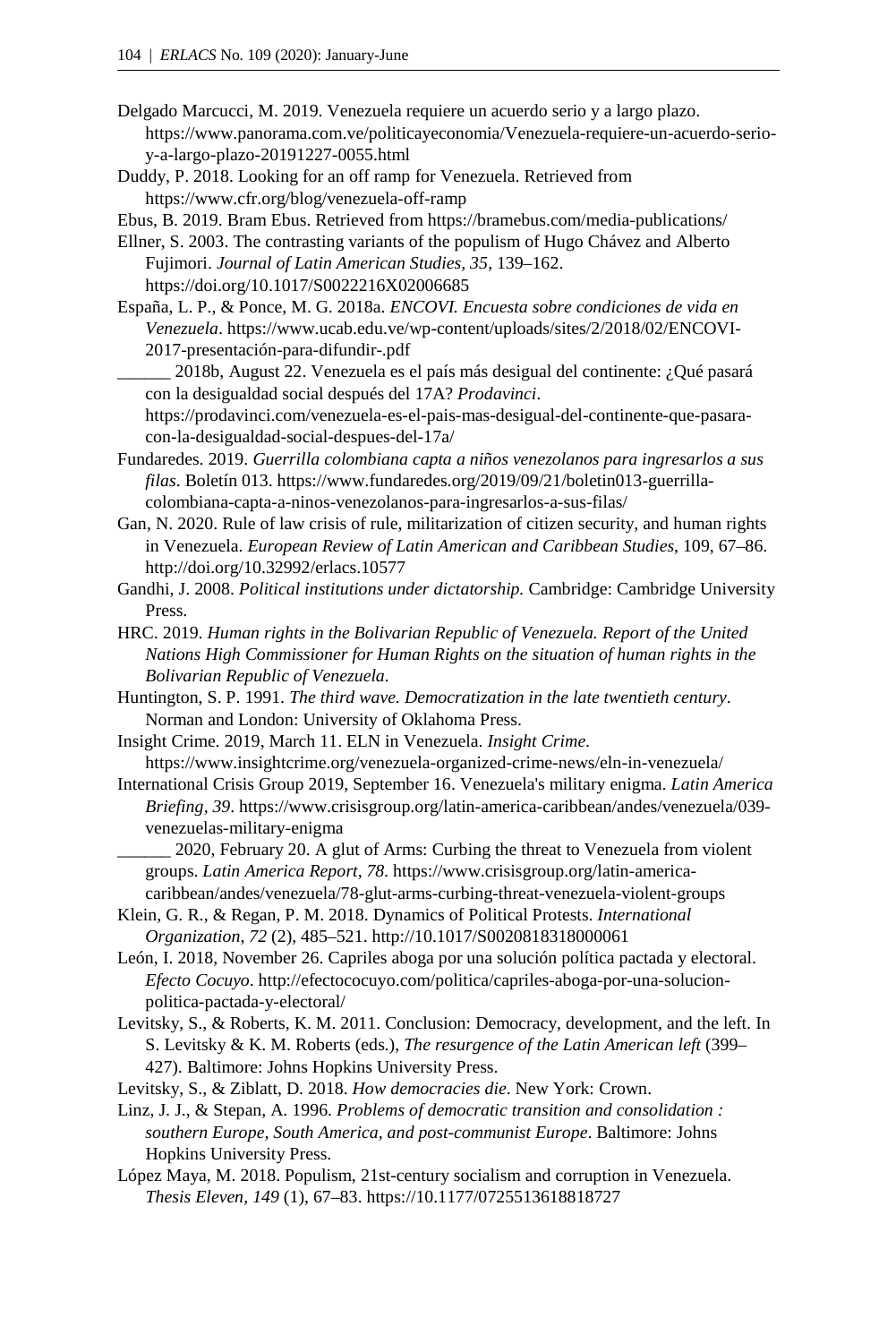Lowenthal, A., & Smilde, D. 2019. *Veneuzela: Is there a way of of its tragic impasse?* Washington DC: Wilson Center.

https://www.wilsoncenter.org/sites/default/files/lowenthal\_and\_smilde\_final\_0.pdf Mainwaring, S. 2012. From representative democracy to participatory competitive

- <span id="page-18-0"></span>authoritarianism: Hugo Chávez and Venezuelan politics. *Perspectives on Politics, 10* (4), 955–967. https://10.1017/S1537592712002629
- Martínez, E. 2018, September 19. Only one party from 2015's MUD survives the government's purge. *Caracas Chronicles*. https://www.caracaschronicles.com/2018/09/19/only-one-party-from-2015s-mudsurvives-the-governments-purge/
- <span id="page-18-2"></span><span id="page-18-1"></span>Mazzuca, S. L., & Munck, G. L. 2014. State or semocracy first? Alternative perspectives on the state-democracy nexus. *Democratization, 21* (7), 1221–1243. htpps://10.1080/13510347.2014.960209
- <span id="page-18-3"></span>McCoy, J. L. 2004. From representative to participatory democracy? Regime transformation in Venezuela. In J. L. McCoy & D. J. Myers (eds.), *The Unraveling of representative democracy in Venezuela* (263–296). Baltimore: Johns Hopkings University Press.
- <span id="page-18-4"></span>Motta, S. C. 2010. Populism's Achilles' heel: popular democracy beyond the liberal state and the market economy in Venezuel. *Latin American Perspectives, 38* (1), 28–46. https://doi.org/10.1177/0094582X10384208
- <span id="page-18-5"></span>Munck, G. L., & Skalnik Leff, C. 1997. Modes of transition and democratization. South America and Eastern Europe in comparative perspective. *Comparative Politics, 29* (3), 343–362. https://doi.org/10.2307/422125
- Møller, J., & Skaaning, S. E. 2011. Stateness first? *Democratization, 18* (1), 1–24. https://10.1080/13510347.2011.532607
- <span id="page-18-6"></span>Naím, M. 2012. Mafia states. Organized crime takes office. *Foreign Affairs, 91* (3), 100– 111.
- <span id="page-18-7"></span>O'Donnell, G., & Schmitter, P. C. 1986. *Transitions from authoritarian rule : tentative conclusions about uncertain democracies*. Baltimore: The Johns Hopkins University Press.
- Penfold, M. 2018, October 14. Venezuela: ¿Un punto muerto? *Prodavinci*. https://prodavinci.com/venezuela-un-punto-muerto/?fbclid=IwAR0el3roc9zcw5ICqBgSrla0Ic5mFynU1lYaQUtRkWlm7uIlmm8VPPziE8
- <span id="page-18-9"></span><span id="page-18-8"></span>Przeworski, A. 1991. *Democracy and the market : political and economic reforms in Eastern Europe and Latin America*. Cambridge: Cambridge University Press. 1992). The games of transition. In S. Mainwaring, G. O'Donnell, & J. S. Valenzuela
- (eds.), *Issues in democratic consolidation. The New South American democracies in comparative perspectives* (105–152). Notre Dame: University of Notre Dame Press. Przeworski, A., Alvarez, M. E., Cheibub, J. A., & Limongi, F. 2000. *Democracy and*
- <span id="page-18-10"></span>*development: political institutions and well-being in the world, 1950-1990*. Cambridge: Cambridge University Press.
- <span id="page-18-11"></span>Ramsey, G., & Smilde, D. 2018. *The most realistic path ouf of Venezuela's crisis is through negotiations, and many in the U.S. government know it*. Retrieved from WOLA. Venezuelan Politics and Human Rights: https://venezuelablog.org/realistic-pathvenezuelas-crisis-negotiations-many-u-s-government-know/
- <span id="page-18-12"></span>Reuter, O.J. & Gandhi, J. 2011. Economic performance and elite defection from hegemonic parties. *British Journal of Political Science, 41* (1), 83–110. https://doi.org/10.1017/S0007123410000293
- Roberts, K. M. 2012. Populism and democracy in Venezuela under Hugo Chávez. In C. Mudde & C. Rovira Kaltwasser (eds.), *Populism in Europe and the Americas. Threat or corrective for democracy?* (136–159). Cambridge: Cambridge University Press.